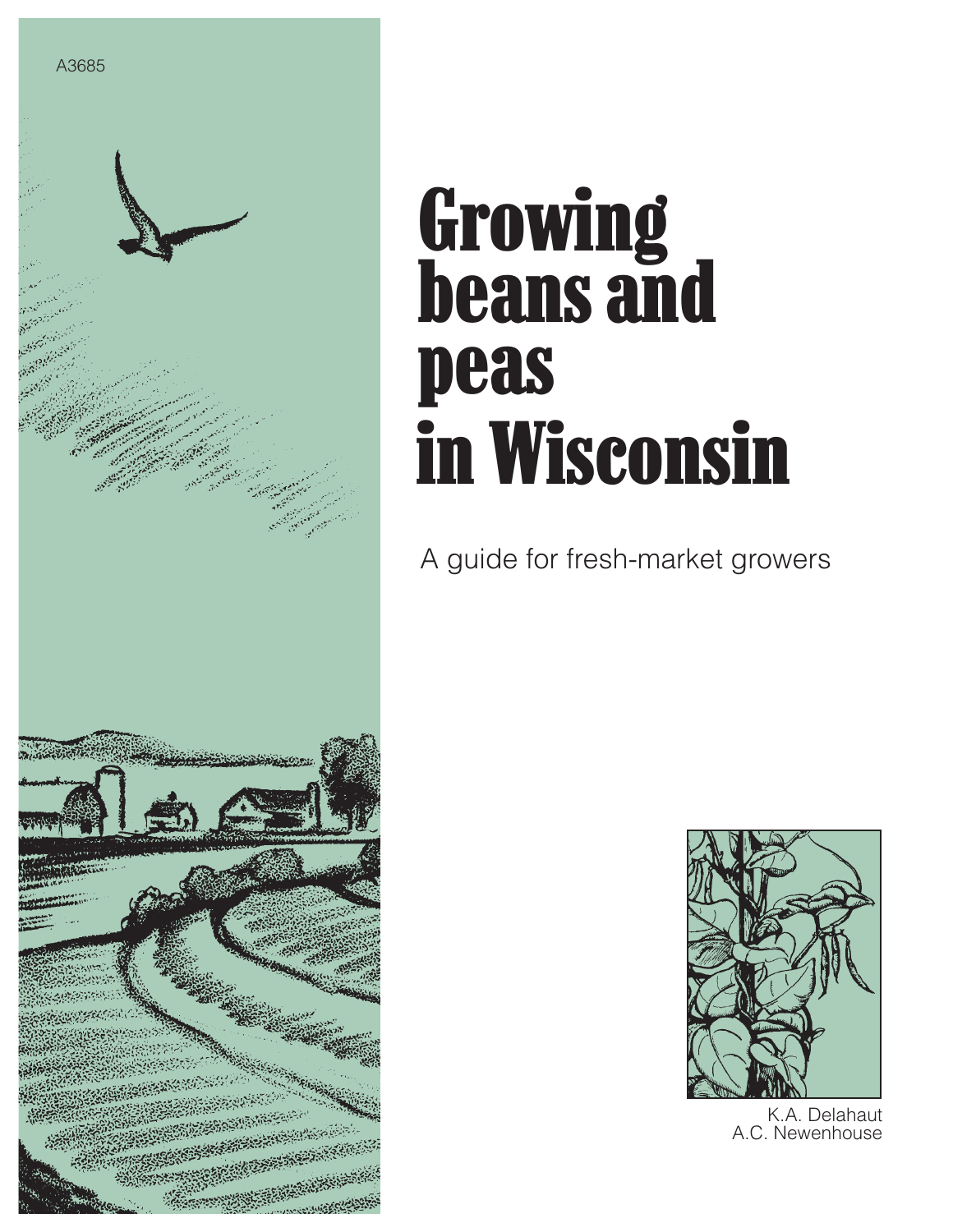# **Contents**

 $\mathcal{N}^{\rm eff}$ 

mucratic ...

Plant description, 1 Site selection, 2 Cultivar selection, 2 Planting, 3 Soils and nutrient management, 5 Irrigation, 7 Harvest, handling, and storage, 7 Insect pest management, 8 Disease management, 11 Environmental disorders, 14 Weed management, 15 Additional reading, 15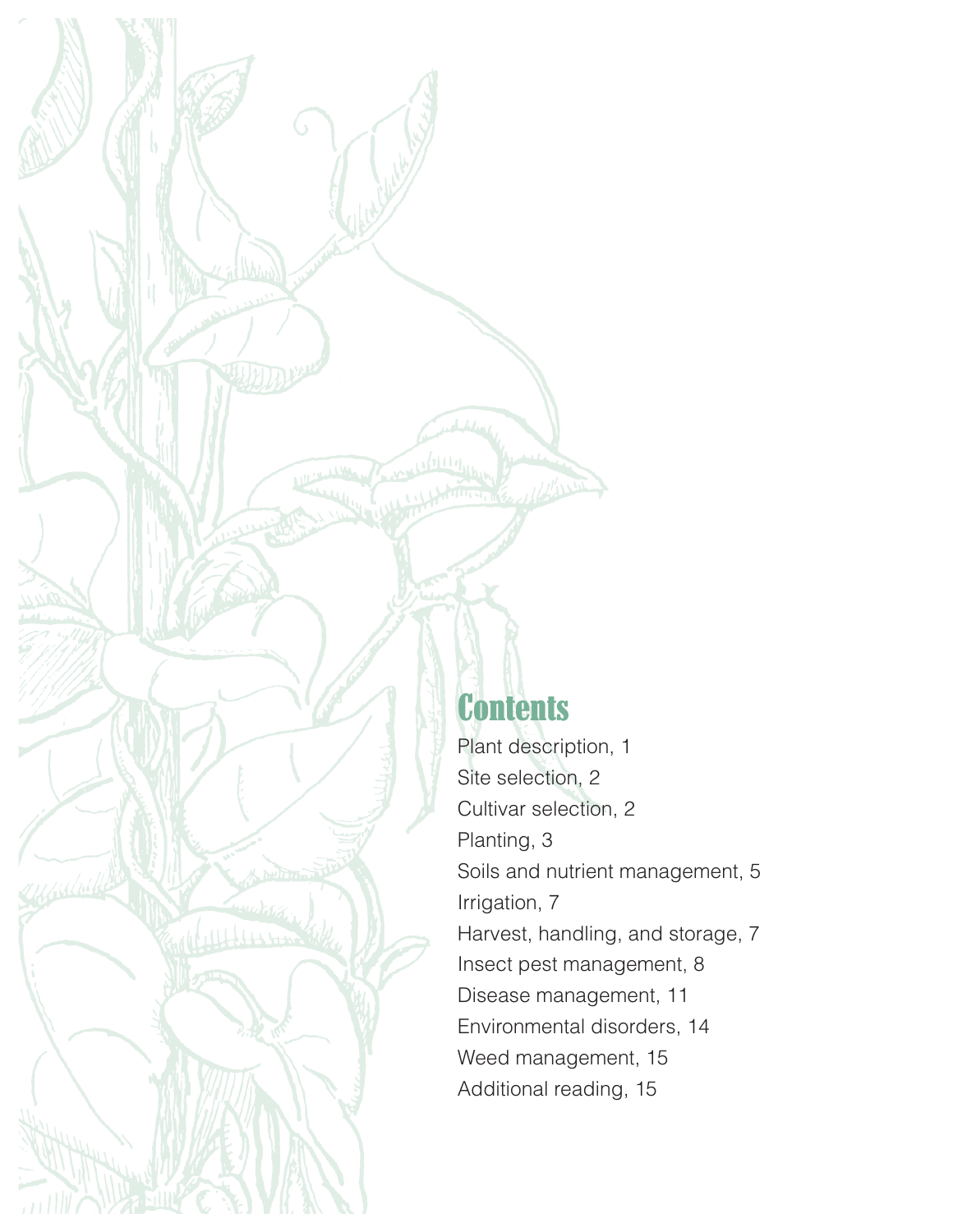Successful fresh-market gardening involves more than just a talent for growing high-quality vegetables. You also need to find a market for them. Before you start, visit other growers, develop a marketing plan, and evaluate the feasibility of your proposed business. Think about what is unique about your product. Are you promoting the product for taste, freshness, health benefits, value-added, or time of availability? For assistance determining your market, consult with your county Extension agent or refer to Extension publication Direct Marketing of Farm Produce and Home Goods (A3602).

R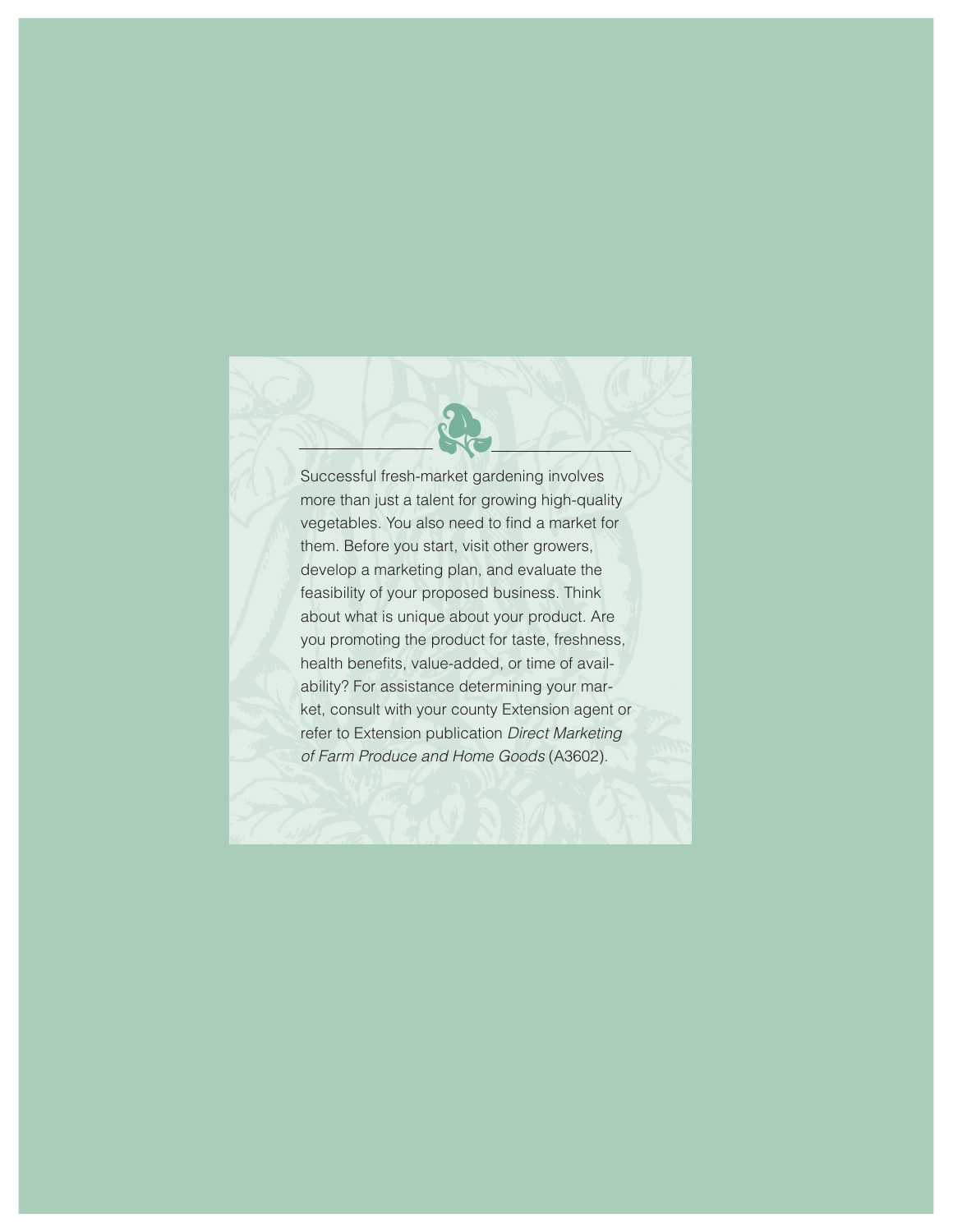eans and peas are popular vegetables that provide a good source of protein and carbohydrates. Specialty peas such as edible pod peas are available early in the season, before many of the staple vegetables. In addition, legumes such as beans and peas play an important role in the crop rotation system by providing nitrogen to the successive crop without the added expense of supplemental fertilizer. This is particularly important when growing heavy feeders such as sweet corn. Beans and peas are easy to grow and suffer relatively few disease and insect problems. The biggest obstacle growers must overcome is managing the high cost of harvesting by hand. Planting specialty or gourmet cultivars which command higher prices may help to offset the extra expense of hand picking.

This publication describes how to grow and harvest snap beans, lima beans, and garden peas to help fresh market growers maximize yields while minimizing production costs. It covers cultivar selection, fertility and irrigation needs, and potential insect and disease problems. Dried peas and beans, which have different growth and harvesting considerations, are not discussed in this publication.

# Plant description

Common snap beans (Phaseolus vulgaris) and lima beans (Phaseolus lunatus) originated in Central America, while the garden pea (Pisum sativum) can be traced back to middle Asia.

Beans and peas are members of the legume family. Legumes have several unique features. They provide an important source of protein, and they use the atmospheric form of nitrogen  $(N_2)$  for growth and development. Most other plants require soil nitrogen in either the nitrate  $(NO<sub>3</sub><sup>-</sup>)$  or ammonium  $(NH<sub>4</sub><sup>+</sup>)$  form.

Most legumes are herbaceous annuals. Technically, large-seeded lima beans are classified as tender perennials, but they are grown as annuals.

The members of this family include both cool-season and warm-season crops. The flowers of beans and peas are self-fertile; they don't require pollen from a different cultivar or even a different plant to produce pods.

Depending on the cultivar, beans and peas have growth habits ranging from short and bushy to tall and vining. Bushy plants have a determinate growth habit while vining plants have an indeterminate growth habit (figure 1). Determinate plants bear flowers in clusters at the tips of shoots. Once a flower cluster is formed, no further growth occurs on that shoot. Instead, new shoots form, creating a branched and bushy plant. By contrast, indeterminate plants bear flowers (and fruit) in the leaf axils. Shoots continue to grow and the plants remain relatively unbranched and vining. Some varieties of beans have an intermediate habit. These plants will continue to set blossoms and pods throughout the season like an indeterminate plant, but will remain short and bushy like a determinate plant.

Figure 1. Determinate plants (left) form flowers at the ends of branches while indeterminate plants (right) produce flowers in leaf axils.

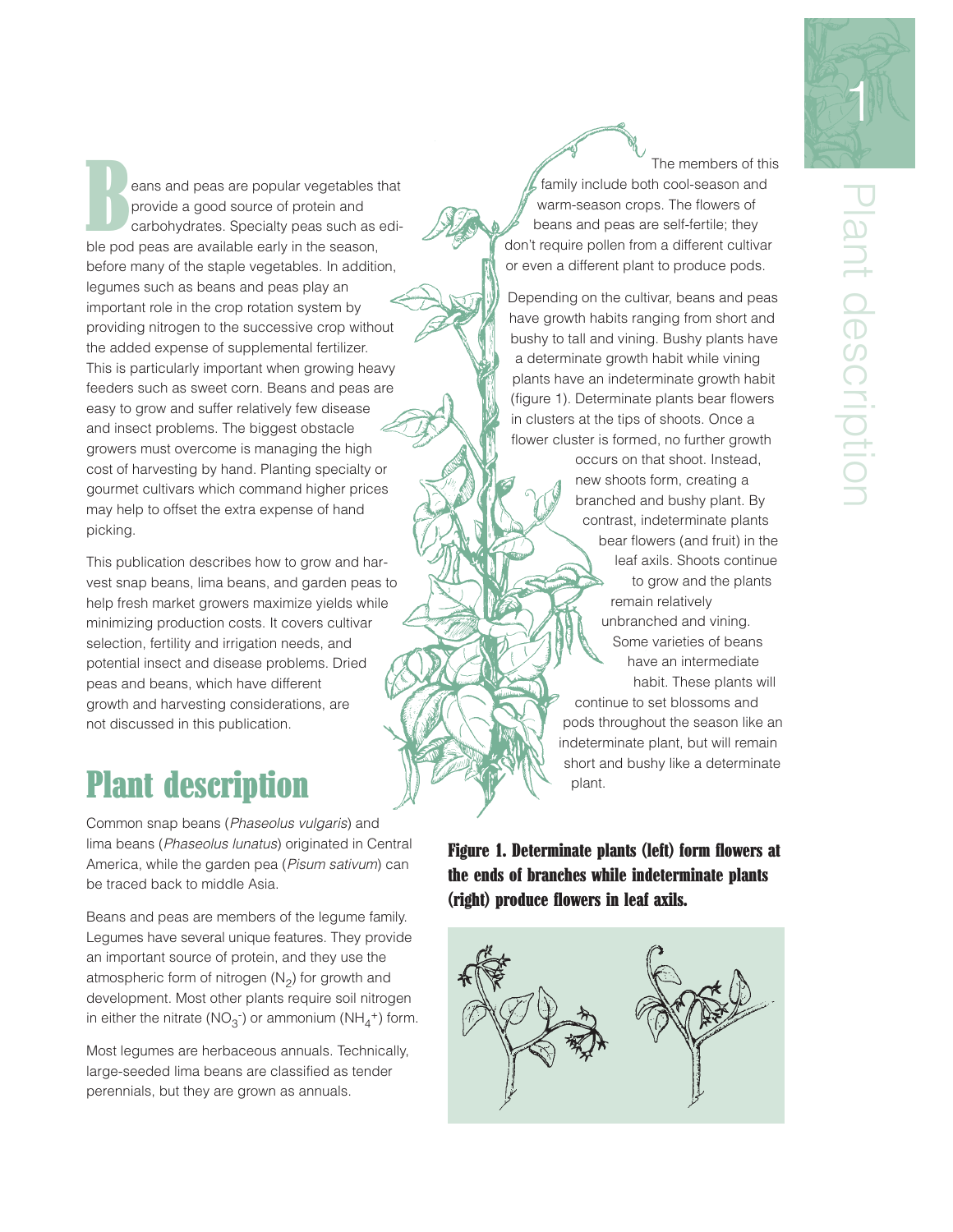

# Site selection

When selecting a planting site, choose a sunny location. Well-drained sandy loam soil is best. Heavy soils remain too cool and wet, conditions that slow germination of snap beans and lima beans and predisposes peas to root rot diseases. By contrast, sandy soils warm up quickly but they do not hold water and crops will need to be irrigated during dry weather.

Legumes should be planted in a different location each year to prevent the buildup of root rot pathogens. Ideally, allow 3 to 4 years before planting legumes back into a site.

Soil pH should be neutral to slightly acidic provided all nutrients are readily available.



# Cultivar selection

### Beans

Early snap bean cultivars were referred to as string beans because of the fibrous strands which ran the length of the pod. Today, plant breeders have developed varieties without the fibrous strands. Bean cultivars are classified as either pole or bush. Bush beans may be categorized as filet or snap beans.

Filet, or French-style beans, are snap beans with flattened pods. All pole beans are characterized as snap beans. Wax beans are also classified as bush or pole types.

#### Bush beans

Green: Bush Blue Lake 274, Bush Romano, Contender, Derby, Greencrop, HyStyle, Provider, Top Crop

Wax: Cherokee, Goldcrop, Goldrush, Pencil Pod

Lima: Henderson, Thorogreen

#### Pole beans

**Green:** Blue Lake, Kentucky Blue, Kentucky Wonder, Kentucky Wonder 125, Romano, Trionfo (purple pod)

**Lima:** King of the Garden

#### Specialty beans

Filet: Camile, Dandy, LaBelle, Maxibel, Triumph de Farcy, Vilbel, Vernandon

**Purple:** Royal Burgundy, Sequoia

**Other:** Scarlet Runner

### Peas

Peas are classified by growth habit, pod appearance, seed color, and whether the seed is starchy or sugary. Pea cultivars grown for once-over harvest are primarily determinate, wrinkled and sugary with bluntended pods. Edible pod peas, which have become popular in recent years, are usually indeterminate with a flattened pod and very small sugary seeds.

**Dwarf:** Alaska, Early Frosty, Freezonian, Green Arrow, Lincoln, Thomas Laxton, Wando

Tall: Alderman

Edible pods (also called Chinese or Snow):

Blizzard, Dwarf Gray Sugar, Mammoth Melting Sugar (tall), Oregon Giant,

Oregon Sugar Pod II (dwarf)

**Edible (thick-walled pods):** Sugar Ann (dwarf), Sugar Snap (tall)

**Other:** Novella II (semi-leafless), Pink-eyed Purple Hull (southern)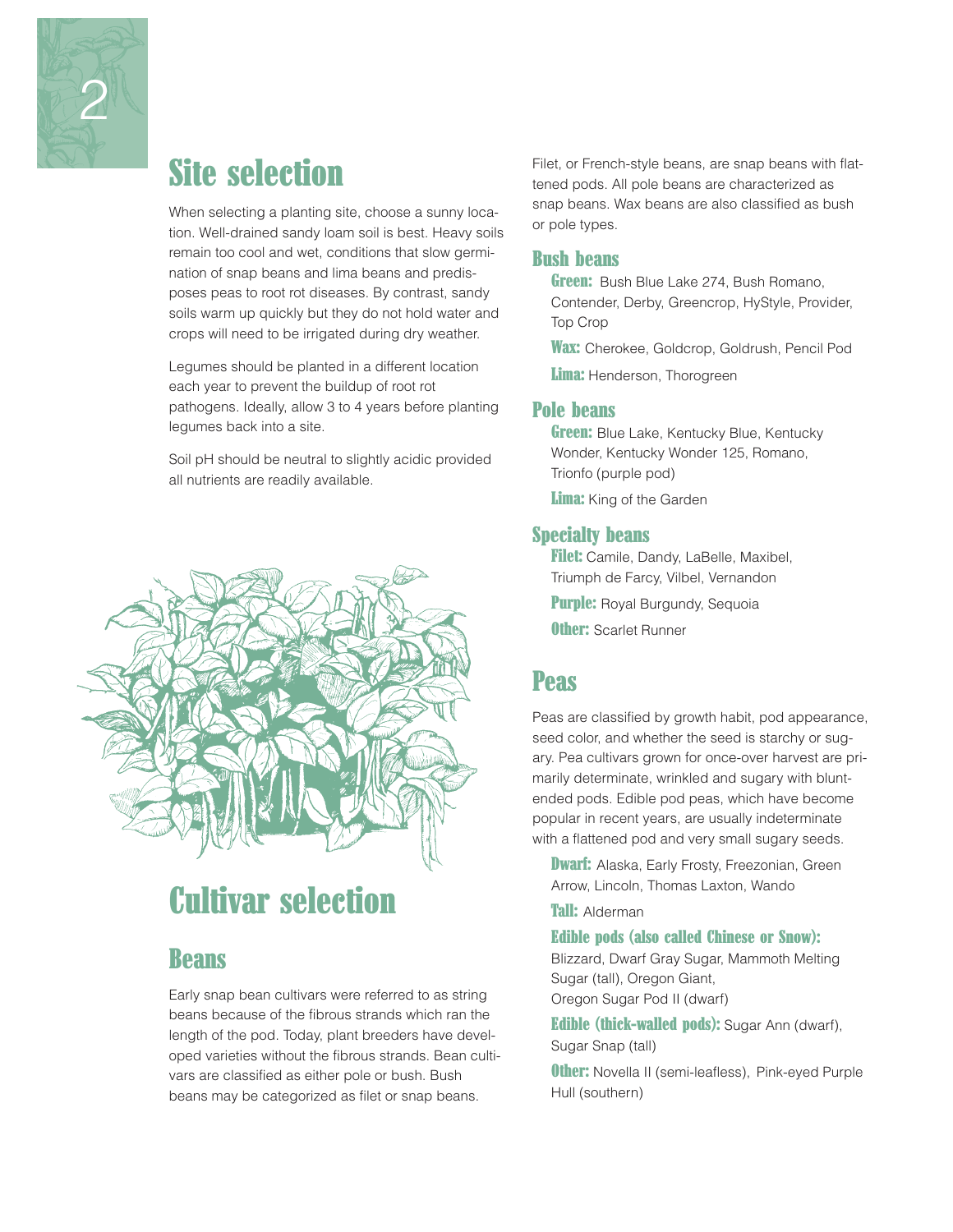# **Planting**

Soil preparation. For early peas on sites where erosion is negligible, prepare the planting site the previous fall. Preparing the soil in the fall will prevent any planting delays caused by cold, wet soils and will help reduce soil compaction associated with working wet soils. Compacted soils restrict root growth, reduce the amount of oxygen available to roots, and limit water penetration, all of which can hurt yield potential. Work beds 6–7 inches deep to promote good rooting.

Raised beds. Raised beds are an alternative to the conventional field planting method. They improve soil drainage and allow access to the crop without causing soil compaction. Raised beds are typically 4–5

feet wide and 100 feet long. The width is determined by the type of equipment used and by the crop. Leave a 1-foot aisle on either side of each bed to accommodate foot traffic.

Planting dates. Peas are a cool-weather crop and can be planted as early as April 15 in southern Wisconsin. Northern Wisconsin gardeners should delay planting until May 1.

Do not plant beans until after the date of the last expected frost (figure 2). In southern Wisconsin, this is typically around May 20. In northern Wisconsin, wait until late May or early June to allow for adequate warming of the soil. Snap beans need a minimum soil temperature of 50°F for proper germination and growth while lima beans require a soil temperature of 65°F. Lima beans also require warmer temperatures

# Last spring killing frost The Team of Team Pirst fall killing frost September 13–19 September 20–26 September 27–October 3 October 4–10 October 11–17 October 18–24 May 31–June 6 May 24–30 May 17– 23 May 10–16 May 3–9 April 26–May 2

#### Figure 2. Approximate dates for first and last killing frosts.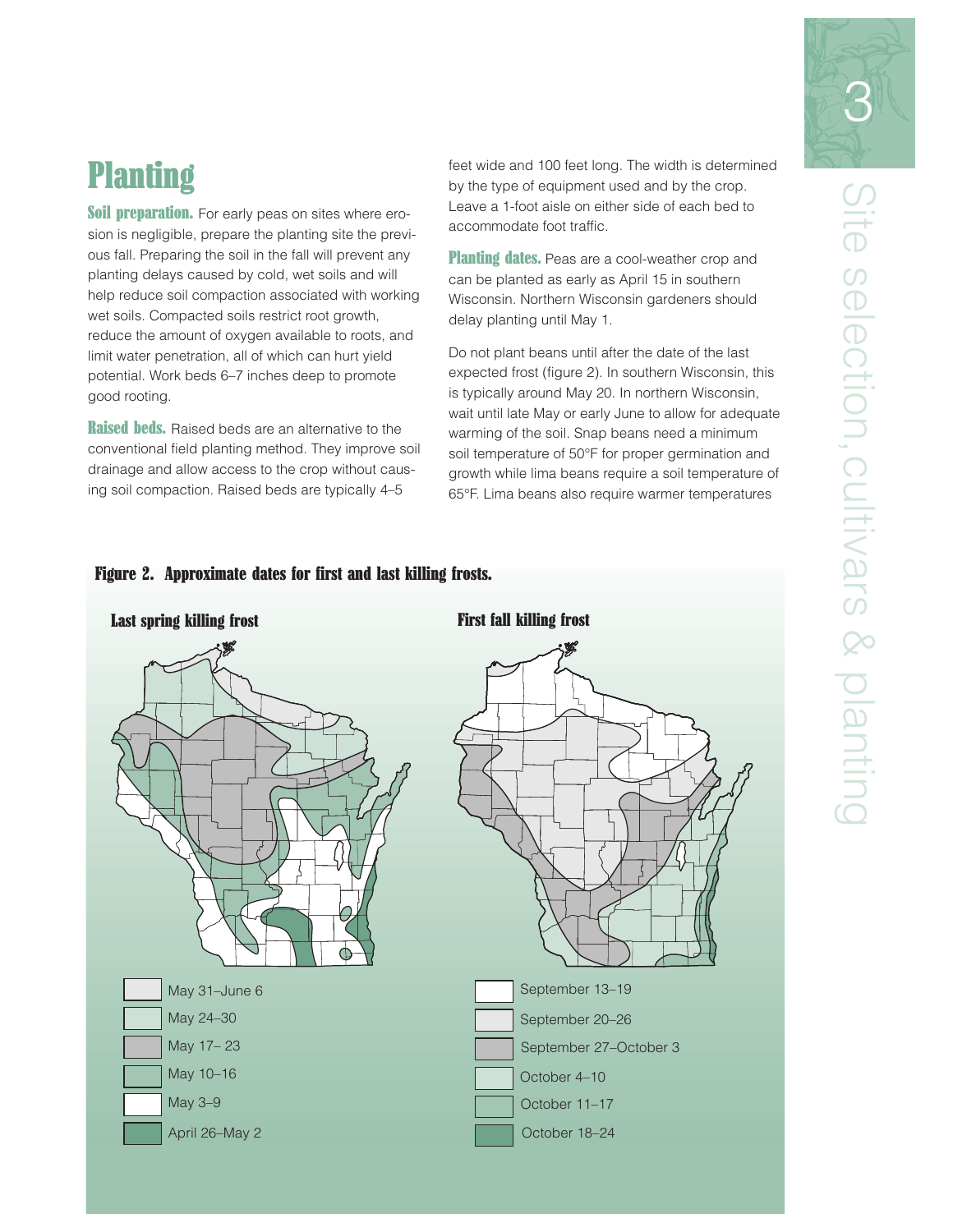

than snap beans to thrive. Three to four months of warm day and night temperatures are necessary for proper development of lima beans. Sequential plantings may be made at 2-week intervals through midsummer. Check the seed package to determine how many days are necessary between germination and harvest. Count back from the average first fall frost date (figure 2) in your area to determine the appropriate last planting date.

**Seeding information.** Both beans and peas benefit from soaking the seeds for an hour in water and then shaking legume inoculant powder on the moist seeds just before planting. All legumes are direct seeded. Small-scale fresh market growers often use a walk-behind seeder which has interchangeable plates to plant each type of seed. Table 1 provides information on how much seed you'll need and recommended spacing for plants and rows. Both peas and beans may be planted in double rows to maximize yields and use garden space efficiently. When planting peas in double rows, space seeds 1–2 inches apart, space double rows 6 inches apart, and space pairs of rows 18–24 inches apart. For bush beans, space seeds 2 inches apart, space double rows 9–12 inches apart, and space pairs of rows 18–24 inches apart. For pole beans, space seeds 3–4 inches apart, space double rows 12 inches apart, and space pairs of rows 36 inches apart.

**Support structures.** Peas and pole beans require support. Install support structures at planting. A variety of trellis materials, such as nylon mesh, twine, and wire fencing all work well. Each grower should assess the cost of materials, labor availability, and return on investment to determine the best support structures for their operation.

Pea trellises are made of different materials, depending on whether the peas are short (grow to 3 feet) or tall (grow to 6 feet). Short trellises can be constructed using 1 x 2 inch wooden stakes 4 feet long pounded 1 foot into the ground. Place stakes 10 feet apart. Knot a length of strong cotton twine 6 inches above ground level, then loop it around the second and each sequential stake until the end of the row and knot it to the last stake. Repeat this process until you have a 3-foot high trellis with six strings spaced 6 inches apart.

Construct a tall pea trellis by setting 10-foot stakes, 2 x 2 inches, or saplings 18 inches deep. Place stakes 8 feet apart. Fasten 6 foot wide nylon netting with 6 x 6 inch mesh to the stakes by stapling, using vinyl tape, or plastic electrical wire ties. Fasten the mesh to the top, middle, and bottom of each stake. At the end of the growing season it is easier to remove dead vines from nylon mesh (to reuse it) than it is from chicken wire fencing.

| <b>Vegetable</b>       | <b>Planting time,</b><br>outdoors in<br>southern WI <sup>a</sup> | <b>Seeds needed</b><br>for 100 ft of row | Spacing (inches) $b,c$<br><b>Between</b><br><b>Between</b><br><b>plants</b><br><b>rows</b> |         | <b>Days</b><br>to first<br>harvest <sup>d</sup> | <b>Estimated yield</b><br>$(lb/ft$ of row) <sup>e</sup> |  |
|------------------------|------------------------------------------------------------------|------------------------------------------|--------------------------------------------------------------------------------------------|---------|-------------------------------------------------|---------------------------------------------------------|--|
| <b>Bean, bush lima</b> | May 25                                                           | 8 oz                                     | $24 - 30$                                                                                  | $3 - 4$ | $70 - 80$                                       | 0.30                                                    |  |
| <b>Bean, bush snap</b> | May 10                                                           | 8 oz                                     | $18 - 24$                                                                                  | $2 - 3$ | $50 - 60$                                       | 0.50                                                    |  |
| <b>Bean, pole snap</b> | May 10                                                           | 6 oz                                     | $30 - 36$                                                                                  | $3 - 4$ | $60 - 65$                                       | 0.70                                                    |  |
| <b>Pea</b>             | April 15                                                         | 1 <sub>lh</sub>                          | $15 - 18$                                                                                  | $1 - 2$ | $60 - 70$                                       | $0.25 - 0.50$                                           |  |

#### Table 1. Planting guide

aPlant about 1 week later along the lower lake shore and in the central part of state and about 2 weeks later in northern counties.

bPlant bean and pea seeds 1 inch deep.

<sup>c</sup>If using a plate-type seeder, spacing between plants will be determined by plate configuration.

dCultivars vary greatly in time needed to reach harvest stage; extend the harvest season by planting cultivars of different maturity dates or by making successive plantings of the same cultivar.

eEstimated yields under less than ideal growing conditions; actual yields will vary widely with weather, soil fertility and cultural practices.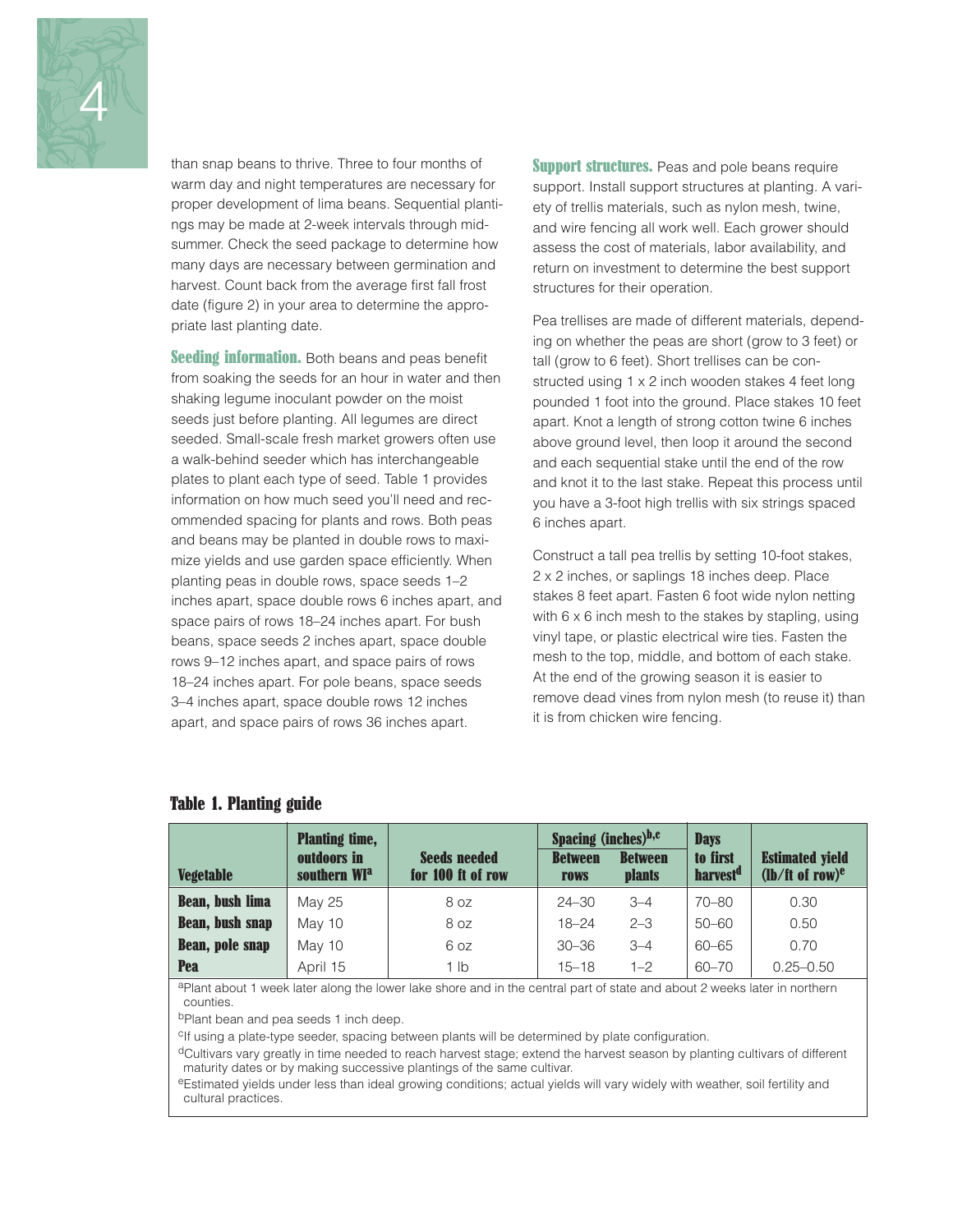



Figure 3. Teepee and rectangle support structures for pole beans.

Pole beans require sturdier supports than peas. Pole beans will twine around 6–8 foot stakes made of 1 x 1 inch wood, saplings, bamboo, or pipe. You can build any of a variety of frameworks, such as a teepee, an A-frame, or a rectangle to support pole beans (figure 3).

# Soils and nutrient management

Obtain a soil test for available nutrients before planting a field for the first time and routinely thereafter at least once every 3 years. After 3 years, soil conditions can change enough to make your current fertility management program obsolete. For information on how to collect good samples and where to send them for analysis, see Extension publication Sampling Soils for Testing (A2100).

Routine soil tests include pH, organic matter content, phosphorus and potassium. Special tests are available on request for nitrate-nitrogen, calcium, magnesium, sulfur, boron, manganese, and zinc. You will receive the results of your soil test along with fertilizer recommendations based on your cropping history and planned use of the field.

Soil pH. Soil pH should be maintained near 6.8 on mineral soils and 5.6 on organic soils to maintain the availability of micronutrients and reduce root rot disease pressure, especially on snap beans.

**Nutrients.** Plants take up nitrogen as nitrate (NO<sub>3</sub><sup>-</sup>) or ammonium (NH<sub>4</sub><sup>+</sup>), phosphorus as phosphate  $(P_2O_5)$ , and potassium as potash (K<sub>2</sub>O). These chemicals, as fertilizers, can come from organic or inorganic sources. With adequate environmental conditions, soil microbes break down organic matter and supply the chemicals that plants need to their roots. Organic fertilizers can also improve soil tilth and health. Inorganic fertilizers can be used to quickly supply nutrients to plants.

Organic fertilizers can come from a variety of sources such as manures, compost, fish meal, and bone meal. Each material contains varying amounts of specific nutrients. Table 2 lists organic fertilizers and the amounts of nutrients in each. For more information on this subject, refer to Extension publication Organic Soil Conditioners (A2305).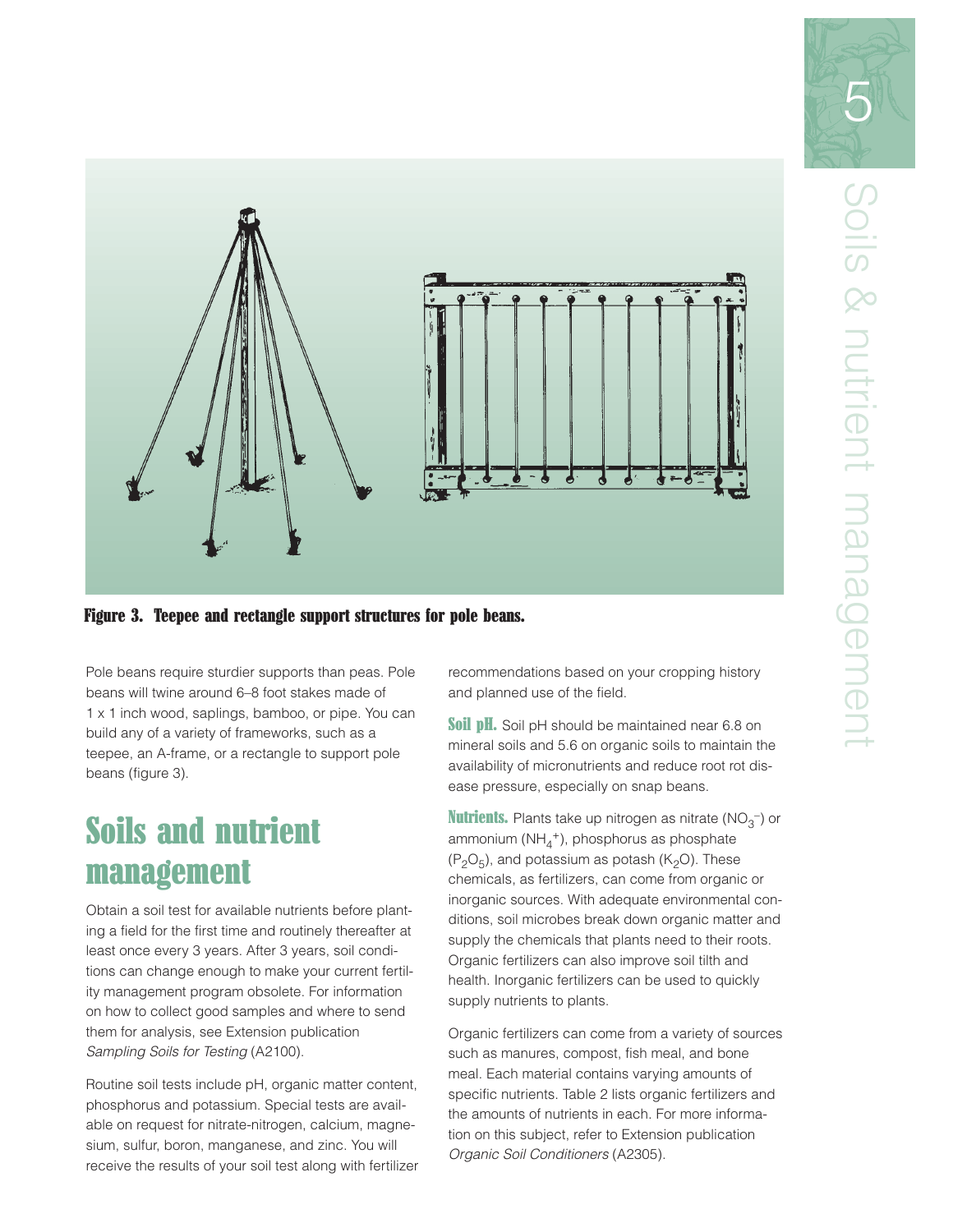

|                    |  | <b>Table 2. Nutrient composition of various organic</b> |  |  |
|--------------------|--|---------------------------------------------------------|--|--|
| <b>fertilizers</b> |  |                                                         |  |  |

| <b>Material</b>                                       | N            | P, 0 <sub>5</sub> | <b>K</b> <sub>2</sub> 0 |  |  |  |
|-------------------------------------------------------|--------------|-------------------|-------------------------|--|--|--|
| Alfalfa hay                                           | $2.0 - 3.0$  | $0.2 - 0.6$       | $2.0 - 3.2$             |  |  |  |
| <b>Bone meal</b>                                      | $0.2 - 1.0$  | $12.0 - 14.0$     |                         |  |  |  |
| <b>Composta</b>                                       | $0.5 - 3.5$  | $0.5 - 1.0$       | $1.0 - 2.0$             |  |  |  |
| <b>Fish meal</b>                                      | $9.0 - 11.0$ | $5.0 - 8.0$       | $0.0 - 3.0$             |  |  |  |
| <b>Greensand</b>                                      |              |                   | 7.0                     |  |  |  |
| <b>Manure, cow</b>                                    | $0.5 - 0.7$  | $0.2 - 0.4$       | $0.5 - 0.8$             |  |  |  |
| <b>Manure, sheep</b>                                  | $1.0 - 2.0$  | $0.7 - 1.0$       | $0.5 - 2.0$             |  |  |  |
| <b>Manure, poultry</b>                                | $1.1 - 1.7$  | $1.0 - 1.3$       | $0.5 - 1.0$             |  |  |  |
| <b>Rock phosphate</b>                                 |              | $20.0 - 30.0$     |                         |  |  |  |
| <b>Soybean meal</b>                                   | 7.0          | $0.5\,$           | 2.3                     |  |  |  |
| allutriant analysis of compost will yes begand on the |              |                   |                         |  |  |  |

'Nutrient analysis of compost will vary based on the source.

Fertilizing beans. Beans are shallow rooted, early feeders. They need most of their nitrogen, phosphorus, and potassium at planting. On sandy soil, apply half the nitrogen when the first true leaves appear and half at bud stage. Prevent fertilizer from contacting the seed by banding it 2 inches to the side and 2 inches below the seed row. See table 3 for recommended fertilizer rates.

Beans grown in soils deficient in iron, manganese, and zinc will produce a lower yield than those grown in areas with adequate amounts of these nutrients. Lima beans are particularly sensitive to low levels of manganese. If you suspect a nutrient deficiency, you'll need to specifically request a tissue test to confirm the problem and then have the soil tested to determine the levels.

Fertilizing peas. Results from the soil test will help determine the need for phosphorus and potassium. On sandy soils it may be necessary to apply nitrogen prior to planting. Table 3 lists the recommended fertil-

|                                                                                                                               | <b>Nitrogen</b> |                        |                | <b>Phosphate and potash</b>              |                              |                |        |                |  |
|-------------------------------------------------------------------------------------------------------------------------------|-----------------|------------------------|----------------|------------------------------------------|------------------------------|----------------|--------|----------------|--|
|                                                                                                                               | <b>Organic</b>  |                        |                |                                          | Amount to apply <sup>b</sup> |                |        |                |  |
|                                                                                                                               | <b>matter</b>   | <b>Amount to apply</b> |                | <b>Yield goal<sup>a</sup></b>            | $P_2O_5$                     |                | K, 0   |                |  |
| <b>Vegetable</b>                                                                                                              | %               | $lb/a$                 | $oz/100$ sq ft | $lb/a$                                   | $lb/a$                       | $oz/100$ sq ft | $lb/a$ | $oz/100$ sq ft |  |
| <b>Snap beans</b>                                                                                                             | 22.0            | 60                     | 2.2            | 5001-7000                                | 15                           | 0.48           | 30     | 1.1            |  |
|                                                                                                                               | $2.0 - 4.9$     | 40                     | 1.5            | $(11 - 16 \text{ lb}/100 \text{ sq ft})$ |                              |                |        |                |  |
|                                                                                                                               | $5.0 - 10.0$    | 20                     | 0.74           |                                          |                              |                |        |                |  |
|                                                                                                                               | >10.0           | 10                     | 0.37           |                                          |                              |                |        |                |  |
| <b>Lima beans</b>                                                                                                             | 22.0            | 60                     | 2.2            | 3001-4000                                | 30                           | 1.1            | 60     | 2.2            |  |
|                                                                                                                               | $2.0 - 4.9$     | 40                     | 1.5            | $(7-9$ lb/100 sq ft)                     |                              |                |        |                |  |
|                                                                                                                               | $5.0 - 10.0$    | 20                     | 0.74           |                                          |                              |                |        |                |  |
|                                                                                                                               | >10.0           | 10                     | 0.37           |                                          |                              |                |        |                |  |
| <b>Peas</b>                                                                                                                   | 22.0            | 40                     | 1.5            | 2501-4000                                | 15                           | 0.48           | 30     | 1.1            |  |
|                                                                                                                               | $2.0 - 4.9$     | 30                     | 1.1            | $(6-9 lb/100 sq ft)$                     |                              |                |        |                |  |
|                                                                                                                               | $5.0 - 10.0$    | 20                     | 0.74           |                                          |                              |                |        |                |  |
|                                                                                                                               | >10.0           | 10                     | 0.37           |                                          |                              |                |        |                |  |
| ather viold and lieted is the everyone range per sere. For bigher or lower viold goals, consult the soil toot recommendations |                 |                        |                |                                          |                              |                |        |                |  |

Table 3. Annual nitrogen, phosphate  $(P_2O_5)$ , and potash  $(K_2O)$  recommendations

The yield goal listed is the average range per acre. For higher or lower yield goals, consult the soil test recommendations. bAmounts of P<sub>2</sub>O<sub>5</sub> and K<sub>2</sub>O are for optimum soil test levels. Apply half the given rate if the soil test is high and omit if the soil test is excessively high. If soil test is low or very low, increase rates according to the soil test recommendations.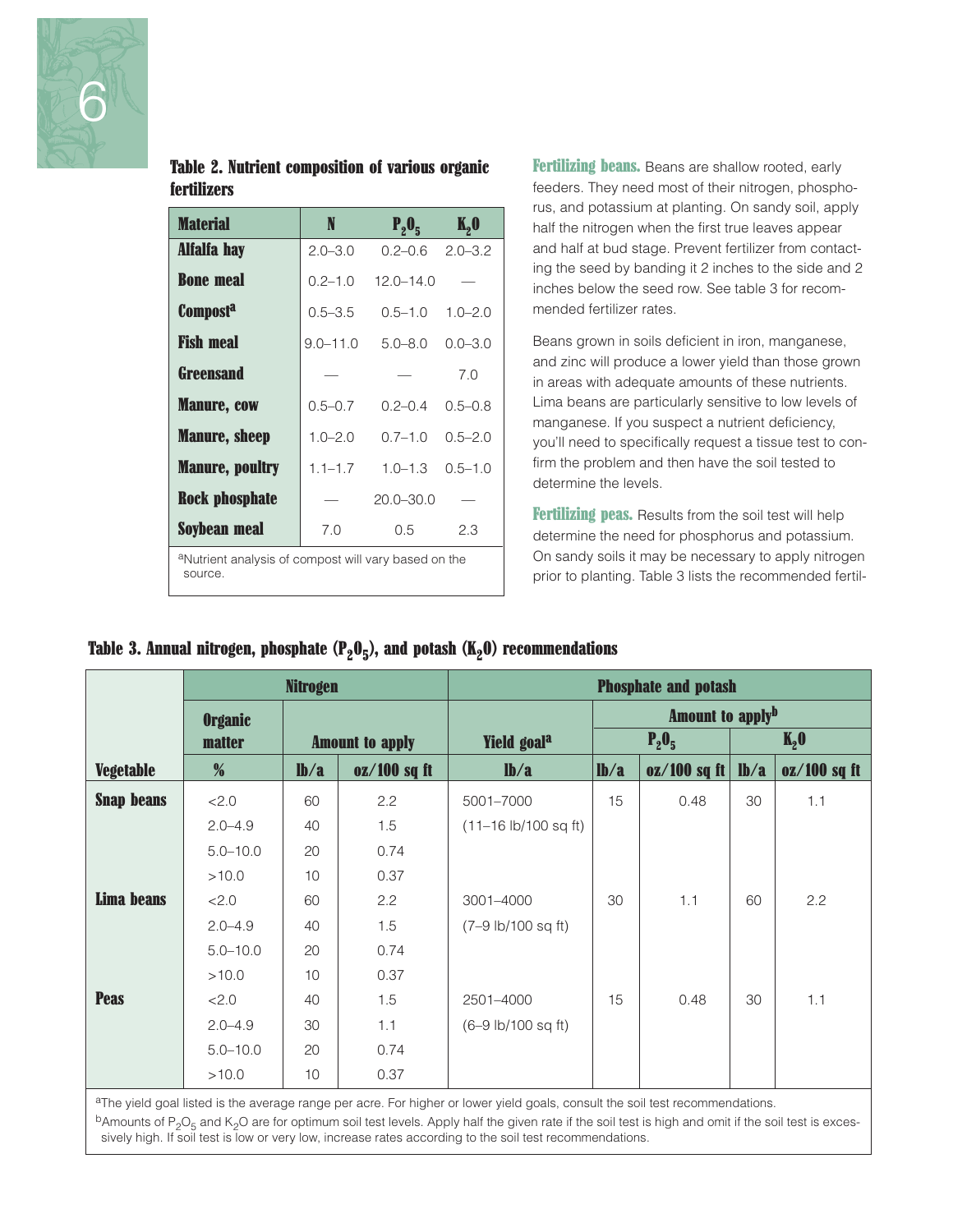

izer rates for peas. Like beans, pea seeds are sensitive to contact with fertilizer. Starter fertilizer is especially important for early peas on cool, wet soils because nitrogen-fixing bacteria are less active. Peas are relatively tolerant of low levels of micronutrients. However, if boron is limiting, plants may become distorted and empty pods produced.

# **Irrigation**

Moisture stress can reduce crop yields. If leaves begin to wilt mid-day, plants are moisture stressed. Both drip and overhead sprinkler irrigation systems are effective, such as trickle tape, solid set, and traveler hose wheel. Drip irrigation works particularly well with colored plastic mulch that is used as a season extender.

Irrigation scheduling software is available from the University of Wisconsin-Extension to help you determine your irrigation needs. For more information on this software, contact your county Extension agent.

Beans planted late in the season are at risk of moisture stress both before and after germination. If the soil becomes too dry prior to emergence, a crust will form and emerging seedlings will be damaged. During the remainder of the season, the soil must not be allowed to dry out. Moisture stressed bean plants tend to have a bluish cast to their foliage. Irrigation should occur within 3 to 5 days after this color change becomes apparent. Moisture stress during flowering and pod development will cause flowers and pods to abort.

Unlike beans, peas should not be irrigated during bloom. Irrigation during this stage will result in poor pod fill or pod drop. Irrigation should be resumed once flowering is complete. If peas get too much water late in their maturity, pods will crack.

# Harvest, handling, and storage

Both beans and peas are ready to harvest when they are sweet, tender, and have uniform pod size and color. Beans and peas that are too large do not have good flavor.

Harvest beans by hand 14–18 days after full bloom. Rinse them for a few minutes in cool water immediately to reduce field heat and to remove dirt. Dry beans on a screen table, pack them into a waxed cardboard box, and store them in a cooler at 41°F and 95% humidity. They will keep in top condition for 5 days.

Harvest peas by hand 3 weeks after full bloom. A more reliable method of determining when to harvest peas is to calculate the accumulation of degree days (see sidebar, page 9). Pea cultivars mature once 1100–1600 degree days have accumulated. Use a base temperature of 40°F. Rinse and pack peas as for beans, but line the cardboard box with a damp cloth to provide evaporative cooling and keep peas fresh. Peas can be stored at 35–40°F and 85–90% humidity for up to 5 days.

Arrange your harvest schedule so that the task of picking beans and peas is spread out over a few days to minimize stress and fatigue to your body. You might wear knee pads or sit on a small cart. Change your position often.

> To make harvesting more efficient, consider using "batch" processing. For example, you could pick into a bucket which you then empty into a standard sized, vented plastic container lined with a mesh bag. Use a cart to transport the containers to the packing area, and dunk the entire mesh bag of produce into the wash tank at once.

> > Beans and peas are most often sold by the pound and placed in plastic produce bags.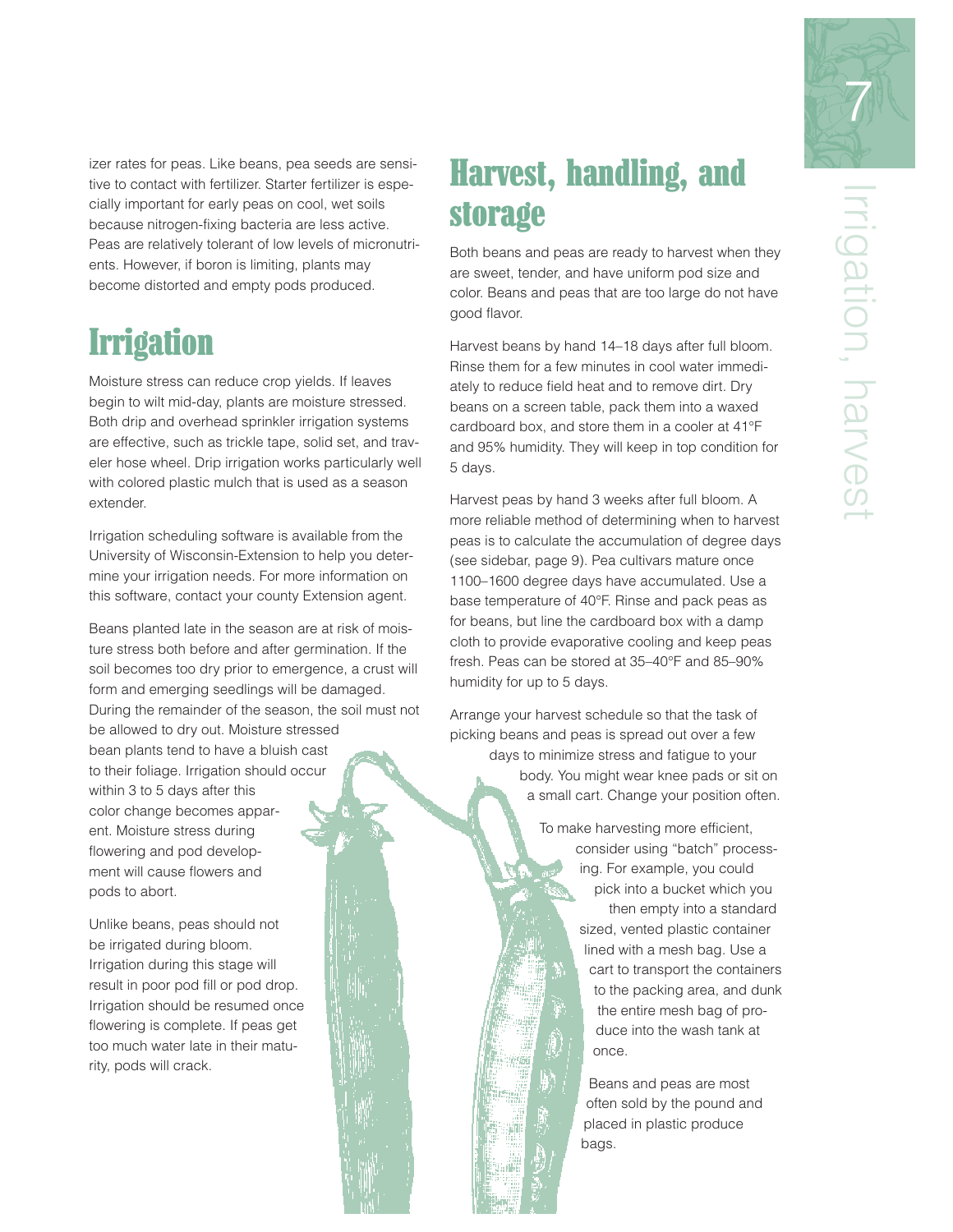

# Insect pest management

### Pea aphid



**Description:** The pea aphid is a common pest of peas in Wisconsin. Aphids commonly migrate into pea fields from nearby alfalfa fields. Pea aphids are small, green insects (1/4 inch long) with a pair of tubelike structures called cornicles pro-

jecting from the rear of their body. Nymphs resemble adults except they are smaller and lack wings.

**Life cycle:** Pea aphids overwinter in Wisconsin as small black eggs on the stems of alfalfa, clover, and other legumes. In the spring, wingless females hatch from the eggs. These females reproduce asexually, giving birth to live young. The nymphs undergo four molts before becoming adults. In late May or June, winged adults migrate into pea fields from nearby alfalfa and other legume fields. As the season progresses and peas no longer provide adequate food supplies, winged forms again appear and migrate back into alfalfa. Late in the season, male aphids are produced. They mate with the females and provide genetic diversity. After mating, the females lay eggs which will survive the winter.

**Damage/Symptoms:** Aphids feed by sucking juices from plants. This feeding ruptures plant cells, causing wilting, stunting, and chlorosis. Large populations

### Conservation of natural enemies

Not all insects are pests. Beneficial insects prey on other insects, helping to keep popula-

tions in check. You can take advantage of this free natural resource by minimizing the use of broad-spectrum insecticides. For more information about biological controls, see Extension publication Biological Control of Insects and Mites: An Introduction to Beneficial Natural Enemies and Their Use in Pest Management (NCR481).

of aphids can kill pea plants. In addition to the physical damage, pea aphids can spread several virus diseases. They also excrete a sticky substance known as honeydew that may lead to harvesting problems.

> **Management:** Monitor weekly for pea aphids using a sweep net. Begin monitoring when plants begin to vine. Peas appear to tolerate considerable aphid feeding and rarely sustain yield losses in Wisconsin. However, if you find more than 35 aphids per sweep, or 2 aphids per plant, and the peas are more than ten days from harvest,

insecticide treatment is recommended. Stressed plants such as those in droughty conditions, are likely to experience significant impact from aphid feeding. Numerous predators and parasites of the pea aphid will normally help to keep populations in check unless broad-spectrum insecticides are used indiscriminately. Some of the more important natural enemies include syrphid flies, braconid wasps, lady beetles, and lacewings. These beneficial insects are often quite successful in reducing aphid numbers below damaging levels.

### Seedcorn maggot

**Description:** Seedcorn maggots attack beans and a variety of other crops. Adult seedcorn maggots resemble small houseflies. They are dark gray, 1/5 inch long, and their wings are held overlapped over their bodies while at rest. The larvae are yellowishwhite, <sup>1</sup> ⁄4 inch long when fully grown, legless, and

wedge-shaped with a pointed head. The pupae are brown, 1/5 inch long, cylindrical in shape, and rounded at both ends.



Life cycle: The seedcorn maggot overwinters as pupae in the soil. Peak adult emergence from the pupae occurs from early to mid-May when degree days have reached 200 DD using a base tempera-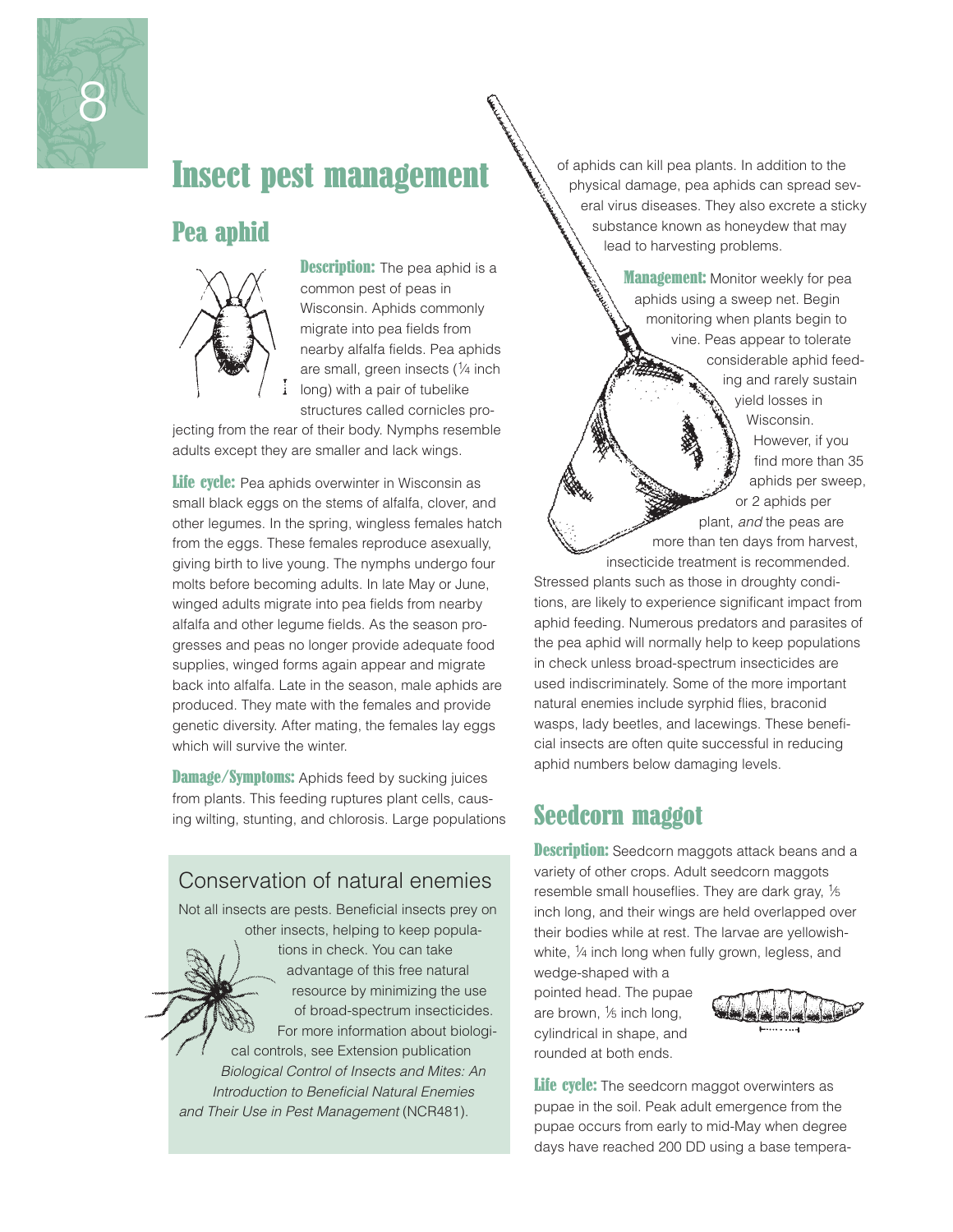

ture of 39°F (see sidebar for information about degree days). After mating, the female lays her eggs in soils near the seeds and seedlings of a wide variety of plants. Eggs hatch in 2–4 days. Larval feeding, development, and pupation all occur below ground and the subsequent generation of adults appear 3–4 weeks later. There are 3–5 generations a season.

**Damage/Symptoms:** Seedcorn maggots are commonly identified as the culprit in vegetable plantings exhibiting poor stands. The larval seedcorn maggots destroy germinating seeds by feeding on the cotyledon leaves. Emerged plants may be severely stunted or may have damaged primary leaves or no leaves at all ("snakehead" seedlings). Fields with large

amounts of organic matter are more attractive to the adult seedcorn maggots for egg-laying.

**Management**: There are several options for reducing the damage caused by seedcorn maggots. Avoid planting into fields with freshly incorporated organic matter since the adult flies prefer such sites. Delay planting for several days during the peak period for adult emergence. Tracking degree days will help you determine when to delay planting to reduce the likelihood of damage. Any practice that promotes fast germination and seedling growth will also reduce maggot damage. In areas with a history of severe maggot damage, treated seed may be necessary.

# Calculating degree days

Temperature affects the rate of development of plants and insects. Cold weather slows development while warm weather accelerates it. For this reason it is misleading to describe development in terms of time alone. To monitor crop development and predict pest behavior, professional pest managers often use a system that takes into account the accumulation of heat with passing time. This system is based on degree days (DD).

A degree day (DD) is a unit of measure that occurs for each degree above a base temperature during a 24 hour period. The base tem-

perature is the temperature below which there is no plant or insect development. Specific insects have specific base temperatures. Most plants use a base temperature of 50°F. Cool-season plants, such as peas, grow in cooler temperatures and have a base temperature of 40°F. Begin recording degree day accumulations for Wisconsin on March 1.

To monitor plant and insect development using degree days, you will need a maximum/minimum thermometer to obtain the daily high and low temperatures. Calculate degree days using the equations below.

**Example:** Assume you have accumulated 200 degree days to date using a base temperatutre of 40°F. If yesterday's high temperature was 75°F and the low temperature was 60°F, then the daily average temperature would be  $67.5^{\circ}$ F  $[(75 + 60) \div$ 2]. To calculate the degree day accumulation, subtract the daily average from the base temperature for a total of 27.5DD (67.5 – 40). Add this number to the total number of degree days to date  $(27.5 + 200)$  for a new total of 227.5.

#### (daily high<sup>a</sup> + daily low<sup>b</sup>)  $\div$  2 = daily average temperature daily average temperature – base temperature **=** degree day accumulation

aUse 86°F if the high temperature for the day is more than 86°F. b<sub>If the daily low is less than the base temperature, use the base temperature.</sub>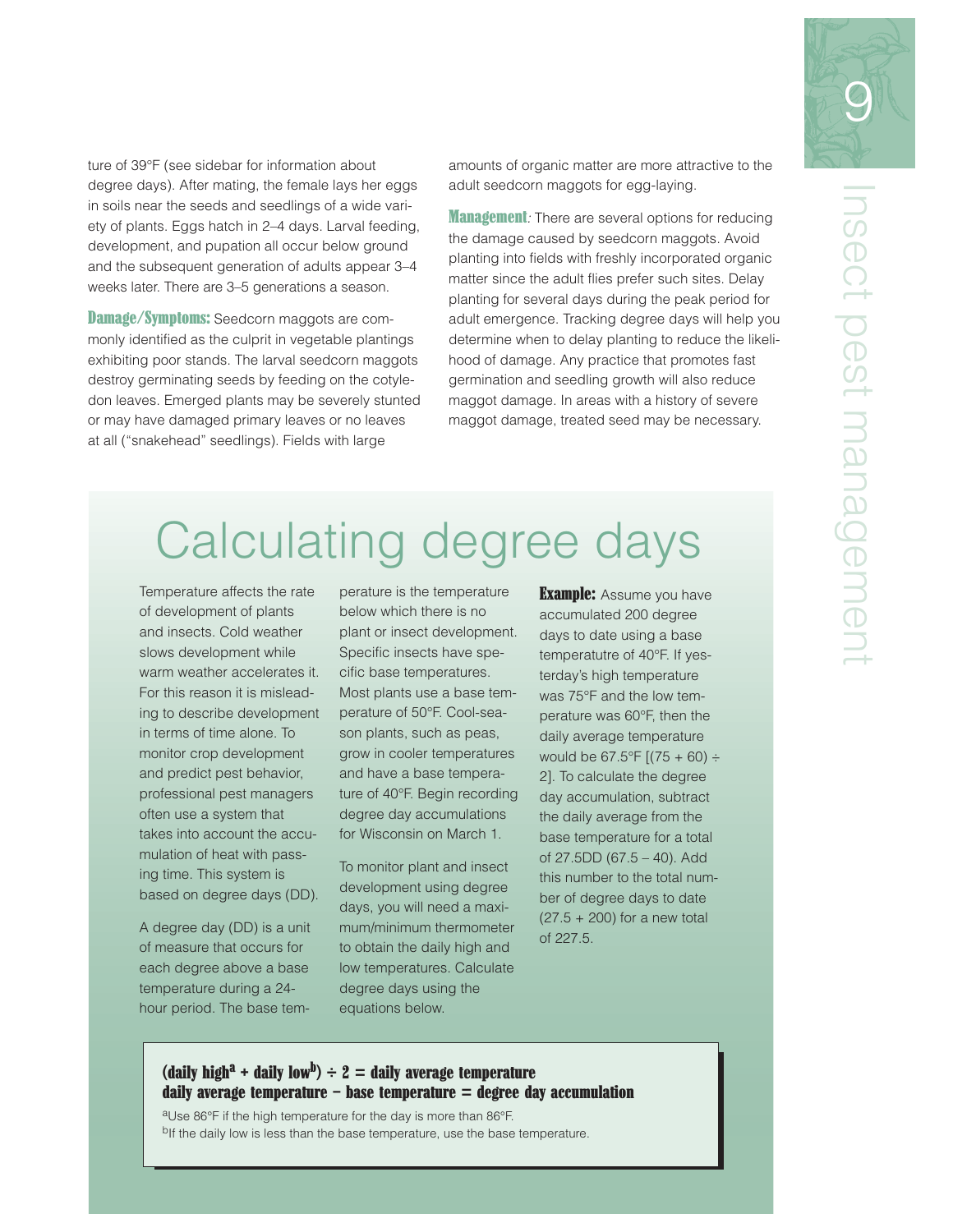

#### Corn earworm



Description: Corn earworms can be an economically important pest of

beans in Wisconsin. Adult corn earworms are grayish-brown moths with a wing span of about 1 $\frac{1}{2}$ inches. The fore wings are marked with dark-gray, irregular lines with a dark area near the wing tip. The hind wings are white with dark spots or areas along the margins. The olive-brown larvae are 2 inches long and have three or four dark stripes along their back. The head is yellow and not spotted. The small yellowish, sculptured, hemispherical eggs are laid singly on the foliage or corn silks.

**Life cycle:** Few corn earworms overwinter in Wisconsin, and most migrate into the state annually from southern states. Corn earworms overwinter as pupa buried in the soil and complete their development in the spring. Adults emerge in early May and begin their northward migration. The moths fly mainly at dusk or during warm, cloudy days and arrive in Wisconsin in late July. After mating, females lay eggs individually; each fertilized female can deposit up to 1000 eggs during her lifetime. Larvae begin feeding immediately upon hatching. Development from egg to adult requires about 30 days in midsummer.

**Damage/Symptoms:** Larvae feed on both leaves and buds of snap beans, leaving holes in the plant tissue. The small larvae will feed directly on the pods, creating blemishes and causing pod rot. Larvae may also pose a contamination problem in snap beans grown for processing.

**Management:** Corn earworms are easily monitored with the use of Hartstack pheromone traps. Traps should be checked daily beginning in July. Treat vulnerable beans if there are five or more moths per trap per night. Snap beans should be sprayed every 5–7 days to control problem populations. Treat until 5 days before harvest.

## Potato leafhopper

**Description:** Snap beans are very susceptible to potato leafhopper damage. These pests are small (1/8 inch), wedge-shaped, green insects with whitish spots on the head and thorax (upper body). They have piercing-sucking mouthparts and are extremely active. They commonly jump, fly, or crawl both forward and backward when disturbed. Nymphs look like the adults, but lack fully developed wings.

I

Life cycle: Potato leafhoppers don't overwinter in Wisconsin; they are blown into the state each spring on southerly winds. Large populations of leafhoppers migrate from alfalfa fields in June and early July causing populations to increase rapidly and seemingly "explode" overnight. Adult females insert white eggs into the stems or large leaf veins of susceptible crops. Each female lays approximately 3 eggs each day for about a month. The nymphs hatch 7–10 days later. They molt five times over a period of 12–15 days before turning into adults. There are normally two generations per year in Wisconsin and populations decline significantly in August.

**Damage/Symptoms:** Both the adults and the nymphs have piercing/sucking mouthparts and suck plant juices from green parts of plants, often giving leaves a whitened, mottled appearance. The first symptom of injury is a brown, triangular lesion at the leaflet tip. As symptoms develop, plants become stunted and yellow and the leaves curl upward at the margins. Premature death may occur in severe infestations. The burned appearance of the foliage gives the damage the descriptive name "hopperburn." Unfortunately, yield loss occurs even before the development of obvious symptoms. The plants may show little evidence of hopperburn, and yet the yield losses can be substantial.

**Management:** Healthy plants will withstand damage more effectively than stressed plants. Irrigation and cultural practices which favor snap bean growth are recommended. Infestations are more likely to occur in crops planted adjacent to alfalfa. If you find one adult leafhopper per sweep or one nymph per 10 leaves, insecticides will provide the only effective means of controlling these pests. If plants have fewer than two true leaves, treatment will be necessary if you find one adult per two sweeps.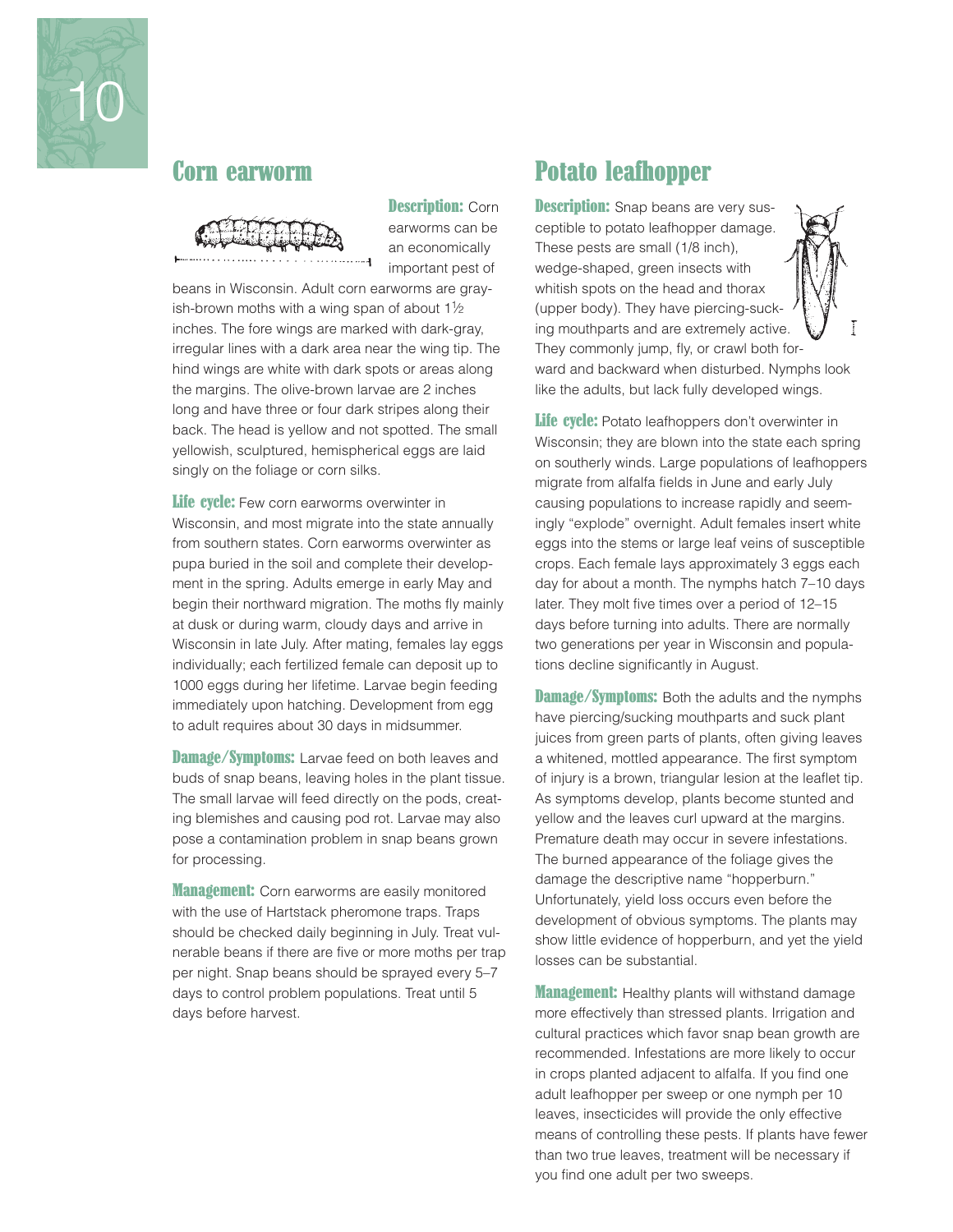# Disease management

Peas are susceptible to several root rot pathogens. The most common organisms occurring in Wisconsin include Pythium, Aphanomyces, Rhizoctonia, and Fusarium. Symptoms of Pythium infection are most commonly observed at emergence while symptoms of Aphanomyces, Rhizoctonia, and Fusarium are most commonly observed later in the season, especially if cool, wet conditions prevail early in the season and the crop is stressed by heat and water fluctuations later in the season.

Beans are commonly plagued by bacterial diseases, including bacterial brown spot and halo blight. In addition, beans are very susceptible to Sclerotinia white mold.

### Aphanomyces root rot

**Description:** Aphanomyces root rot is caused by a water mold. This fungus requires free water in order to spread through the soil. It is capable of infecting pea and snap bean plants at all stages of development.

**Disease cycle:** The fungus overwinters as thickwalled oospores in plant debris. Fields infested with Aphanomyces may remain unsuitable for planting susceptible crops for up to 10 years. In the spring, the fungus produces asexual zoospores. These spores are disseminated through soil water or by any practice that moves soil from one location to another. Plants are usually infected at germination.

**Symptoms:** Early symptoms appear as long, soft, water-soaked areas on the surface of the lower stem and root. Symptoms first appear 2 weeks after infection. As the disease progresses, these water-soaked areas become light tan and spread throughout the root system. The roots become slimy and dark, especially if the soil remains wet for several days at a time. Pods on infected pea plants may have only one or two peas and these are inclined to be large and irregularly shaped. Stems on bean plants may become soft and discolored or flattened and collapse above the soil line. In severe cases, infected plants will become yellow and shrivel before dying prematurely.

**Management:** Planting in well-drained soil is the best practice to reduce the occurrence of infection by Aphanomyces. Rotating out of legumes for at least 3 years will also reduce the chance of infection occurring. Proper fertilization and other cultural practices that improve the vigor of the crop will help plants overcome infection. Seed treatments with a suitable fungicide will also be effective in reducing infection. Once plants become infected, fungicide treatments are neither economical nor practical to use.

## Pythium root rot

**Description:** Pythium root rot, also known as damping off, attacks peas and many other plants. This disease is caused by the water mold Pythium. It is so widespread that many growers overplant to ensure a good stand. The fungus can attack plants at any stage of development. Yield losses may reach 100%.

**Disease cycle:** Pythium species can survive in the soil for very long periods as resting oospores. Given cool, wet conditions the fungus produces zoospores which are capable of causing infection. Soils that remain wet for long periods favor the development of damping off.

**Symptoms:** The initial point of infection appears as a slightly sunken, water-soaked lesion. The fungus spreads up and down the stem producing a semisoft, reddish to dark-brown rot. The pith of the stem may be destroyed, giving rise to the descriptive name "hollow stem." Stems are typically not soft or discolored, but may be flattened or collapsed from the soil line upward for a few inches. These symptoms are similar to those caused by Aphanomyces. Older plants may outgrow the fungus.

**Management:** It is important to test any soil suspected of having Pythium to determine the amount of inoculum present. Planting seeds in well-drained soils or raised beds will also reduce the likelihood of infection. Supplemental nitrogen will help induce the formation of adventitious roots above the area of decay, however excess nitrogen has been shown to contribute to disease losses. There are currently no fungicides available that offer effective control of this disease.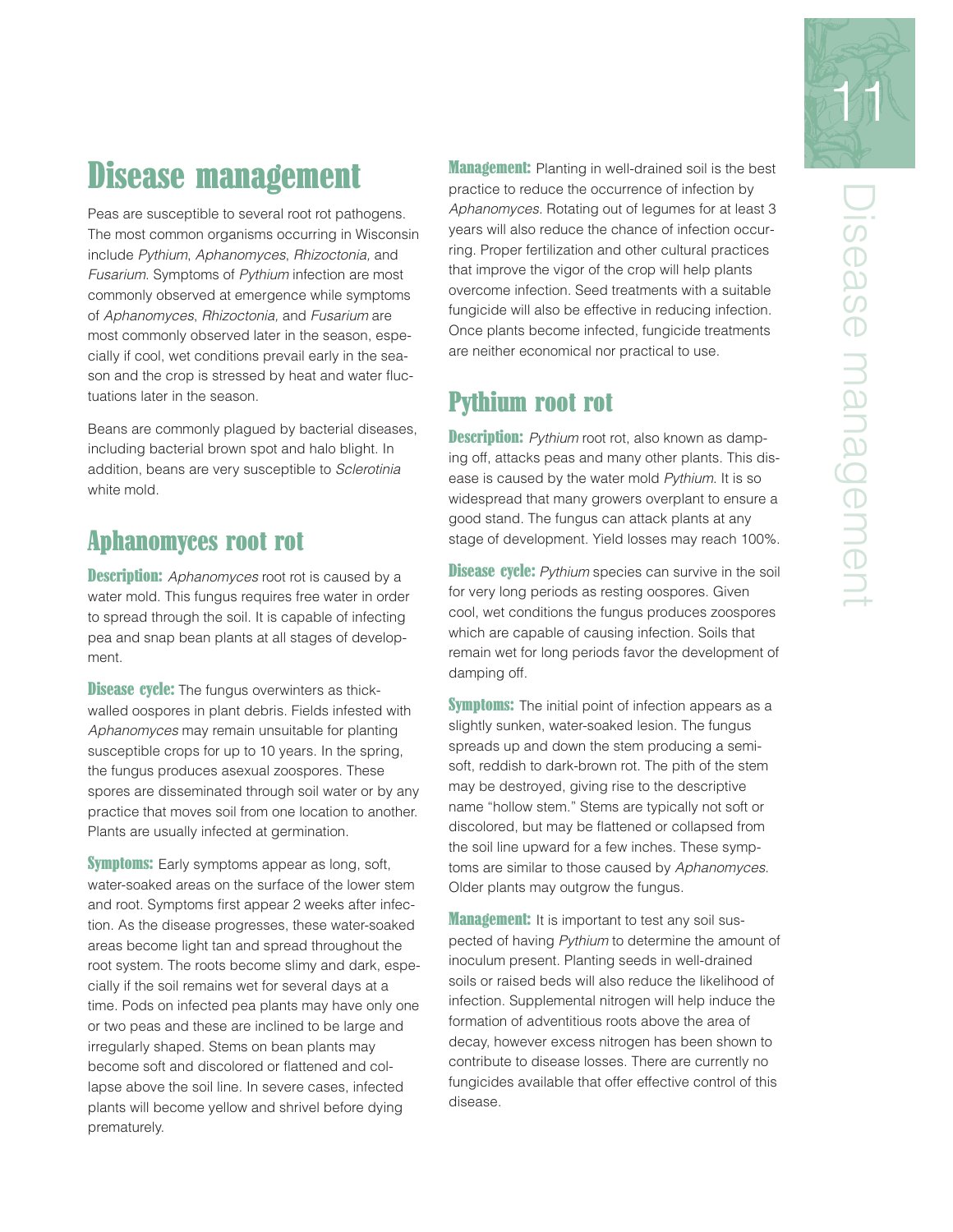

### Fusarium root rot

**Description:** Fusarium root rot is another fungal disease. The disease can be severe in fields where beans or peas have been grown continuously, especially in soils that are too wet, too cold, or too hot for ideal plant growth. Fusarium root rot usually occurs during mid- or late season.

**Disease cycle:** The fungus that causes *Fusarium* root rot overwinters on infected plant debris or in the soil. It can remain viable in the soil for many years. It is capable of growing and reproducing on dead plant parts. Spores are disseminated by splashing water or by any means that moves soil from one location to another. The fungus enters the roots and infects the water transport system and the structural tissues.

**Symptoms:** Often the first symptom of *Fusarium* root rot is when one side of the plant wilts while the other side appears healthy. A slight reddish discoloration of the taproot appears 1 week or more after the seedling emerges. The taproot gradually turns brick red as the infection spreads. The diseased tissue may not have a distinct margin, or it may occur in streaks that extend almost to the soil surface, but rarely above it. The infected taproot later becomes brown and cracks lengthwise. The small lateral roots and the end of the taproot usually shrivel and die. Affected plants are somewhat stunted and grow more slowly than healthy plants. Later, a cluster of fibrous roots may form just below the soil surface above the stem decay. Plants may recover if they aren't under stress from other factors such as temperature, moisture, nutrients, or insect pests.

**Management:** The best means of controlling Fusarium root rot is to use long rotations out of legumes. A 6–8 year rotation should be practiced to hold the disease in check and to ensure that a profitable crop can be grown. Plant early on welldrained, well-fertilized soil. During the season, cultivate shallowly to avoid injuring roots. Cultivation should cease if root rot appears unless the soil is packed so hard that plants have difficulty growing. Resistant or tolerant varieties are available and should be planted to help manage the disease. Refer to Extension publication Disease-Resistant Vegetables (A3110) for a listing of resistant cultivars.

### Bacterial brown spot

**Description:** Bacterial brown spot is the most commonly observed bacterial disease of beans in Wisconsin. The disease rarely kills the affected plant, but severe infections may defoliate it and lower yields.

**Disease cycle:** The bacteria overwinter in plant debris or on the seed. The disease is particularly troublesome in cool, humid years when there is a lot of rainfall. The organism enters the plant through natural openings such as leaf pores or stomata. New lesions appear 3–5 days after infection.

**Symptoms:** Small, water-soaked areas appear on infected leaves. As these small lesions develop, the centers become dry and fall out, giving the leaves a tattered appearance. Similar lesions may develop on the pods.

**Management:** Bacterial brown spot can be prevented by practicing a 3-year rotation and plowing under debris in the fall to reduce the amount of inoculum in the soil. In addition, it is important to use disease-free seed. Foliar applications of copper compounds or the copper salts of fatty acids may provide some control in light infections.

### Halo blight

**Description:** Halo blight is another bacterial disease of snap beans. Like brown spot, it is transmitted through the seed and can cause serious losses in fields where diseased seeds are planted.

**Disease cycle:** The bacteria overwinter in diseased vines and on the seed. Because the bacterium is so infectious, only one infected seed in several thousand is sufficient to cause a severe infection. Usually the bacteria are spread by wind, rain, dust, tools, equipment, animals, and humans.

**Symptoms:** The first symptoms of halo blight are small, angular, water-soaked spots 1/8-1/4 inch in diameter on the lower leaf surface. As the disease progresses, these lesions enlarge and grow together. Later, a halo-like cone of greenish-yellow tissue about 1 inch in diameter develops outside the watersoaked area. This halo helps to distinguish halo blight from common blight. Additionally, infected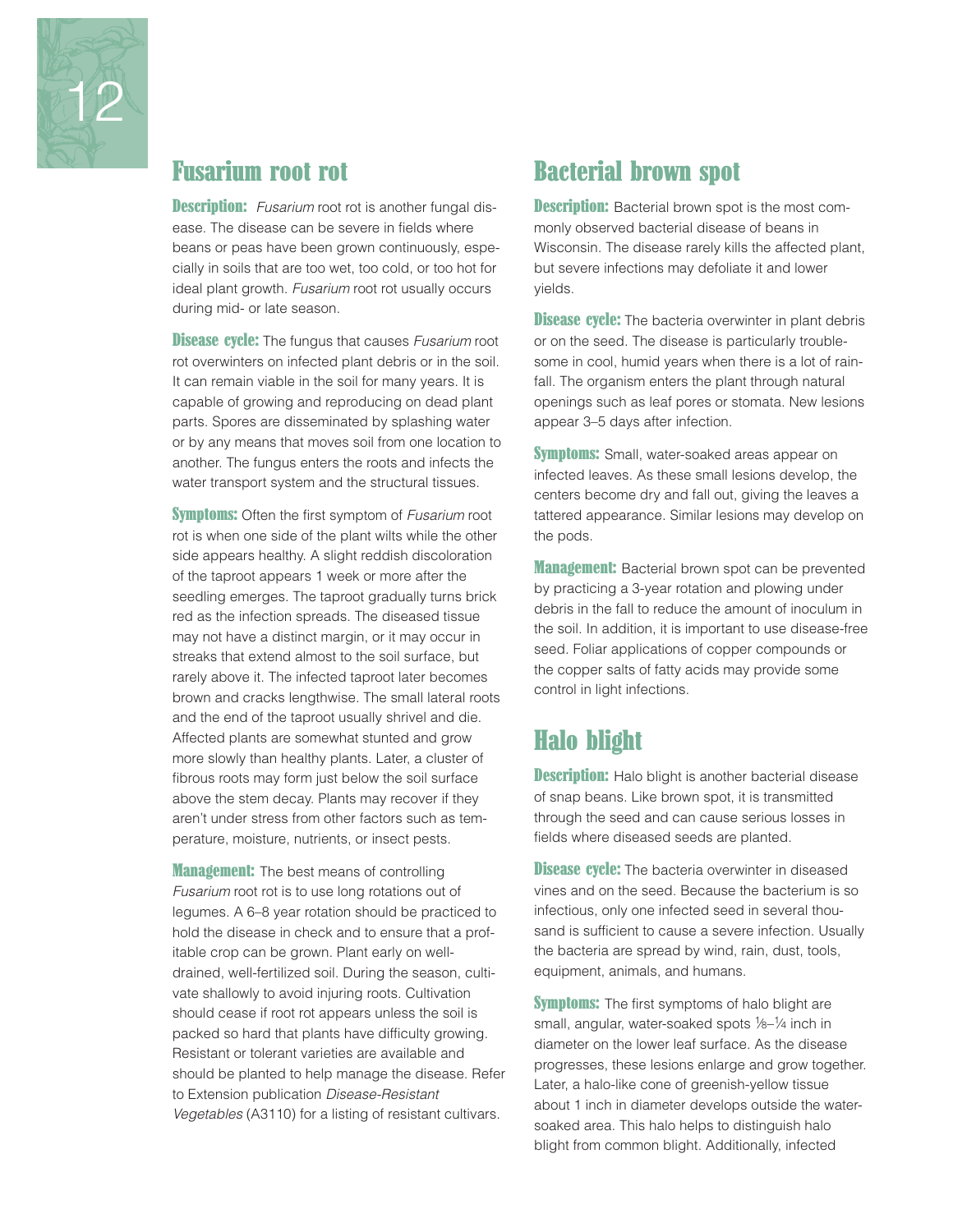leaves may be yellow, malformed, and crinkled. The infection will cause the leaves or even the entire plant to wilt and die quickly. Halo blight favors weather that is cool (60–68°F) and humid.

**Management:** Scout infected fields or areas weekly to determine the level of infection. However, be extremely careful to sanitize equipment before entering another field since the pathogen is easily spread from plant to plant. There are several nonchemical controls that prevent blight. First, plant only certified disease-free seed. Next, use a 3-year rotation that excludes beans, soybeans, and cowpeas to reduce inoculum buildup. Finally, plow under all plant debris immediately after harvest.

### Downy mildew

**Description:** Downy mildew is a common and troublesome fungal disease wherever peas are grown under cool, moist conditions. In most parts of the United States the disease is present during the early part of the growing season and is seldom of economic importance.

**Disease cycle:** The fungus overwinters in pea straw and as thick-walled oospores mixed with seed and soil. Spores are produced on infected plants and are moved to other plants or fields by splashing rain or running water, wind or equipment. Symptoms appear 6–19 days after infection. Plants can be infected throughout the season.

**Symptoms:** The symptoms of downy mildew first appear on the lower leaf surface as fluffy, white to gray patches. These patches often turn darker with age. On the upper leaf surface there are yellow to brown areas with indistinct margins. If the growing point of the plant becomes systemically infected, the upper portion of the plant may become distorted and significantly stunted. Such plants may become chlorotic. Young pods are particularly susceptible to infection. Infected pods may have several yellowbrown diseased areas of indefinite size and shape. These irregular blotches may be slightly sunken. On the inside of the pod, there may be a white, felt-like growth. Peas developing near these areas remain small and may have brown, sunken spots.

**Management:** Downy mildew can be controlled through crop rotation and resistant varieties. A rotation of at least 3 years is necessary to reduce the potential for infection. Several pea cultivars are resistant to downy mildew.

### Sclerotinia white mold

**Description:** Many plants are susceptible to Sclerotinia white mold, including nearly all vegetable crops. A few of the species affected include alfalfa, beans, beets, cabbage, cantaloupe, carrots, celery, cucumbers, eggplant, lettuce, onions, potatoes, radishes, and tomatoes. Peas are one of the few crops that are not susceptible.

**Disease cycle:** The fungal pathogen survives as hard, black sclerotia in the soil. These sclerotia may survive in the soil for 5 or more years. Under suitable conditions, sclerotia within 2 inches of the soil surface produce small cup-like "mushrooms" that release ascospores into the air. Ascospores are capable of infecting susceptible plants. Continuous soil moisture is necessary to activate the overwintering sclerotia in the soil and 48–72 hours of wetness is essential for leaf infection. Only 16–24 hours are required for infection of the stems, leaves, or pods that come into contact with infected blossoms. Therefore, the length of time plants remain wet and the frequency of rainfall or irrigation when the inoculum is available is more important than the amount of water received.

**Symptoms:** Infection is most common after blossoming begins. On beans, blossoms are usually the plant part first colonized by the fungus. The infection spreads to stems, leaves, and pods that come into contact with colonized blossoms if sufficient moisture is present. Irregularly shaped water-soaked spots on these plant parts enlarge and a soft watery decay soon follows. This "watery soft rot" is followed within 1–3 days by a white moldy growth. The white "cottony" growth can spread rapidly if given warm, moist conditions and can kill a plant in 4–10 days.

**Management:** It is essential to use disease-free seeds. Crop rotation with nonhost crops, such as cereals and corn, may reduce disease by reducing initial inoculum. However, inoculum may be main-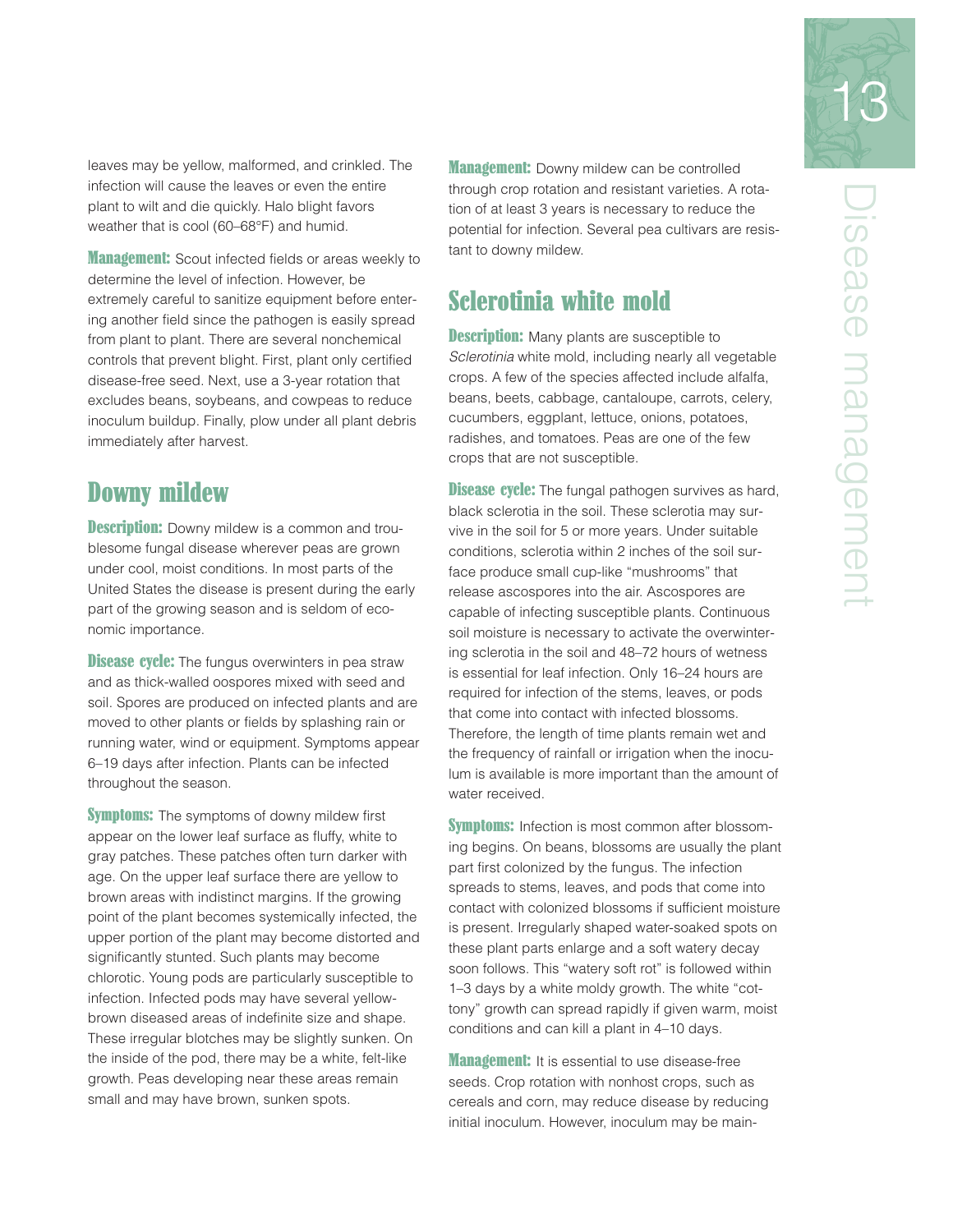

tained on weeds or may be carried into the field by wind, irrigation water, or insects. In areas prone to disease, avoid excessive irrigation before and during the bloom period. Timely harvest, followed by rapid cooling and storage can provide simple and effective control of white mold.

Because of the wide host range of the fungus and the fact that the disease organism can remain in the soil for more than 5 years, it is often difficult to control the disease once it becomes established. Several fungicides control the disease; refer to Extension publication Commercial Vegetable Production in Wisconsin (A3422) for specific fungicide information.

### Viruses

Several virus diseases affect legumes. All viruses are transmitted from diseased plants to healthy plants by aphid feeding. Therefore, it is important to control aphid populations early and control weeds that may harbor high numbers of aphids. Some snap and wax bean cultivars as well as many pea cultivars are disease resistant. Once a plant becomes infected with a virus, there is no cure. The most common virus affecting both peas and beans in Wisconsin is the bean yellow mosaic virus. This virus has a wide host range including many legumes. Symptoms appear

> as a yellow mottling of the leaves. The yellowed areas enlarge until the entire

plant takes on a yellowish cast. The leaflets curl downward at the margins and droop at the point where they are attached to the petiole. Plants that are infected when young become stunted.

# Environmental disorders

# **Bronzing**

Bronzing is caused by high levels of atmospheric ozone pollutants. It causes the leaves of beans to become bronze in color. Typically this disorder will not affect yield.

# Sunscald

Sunscald can affect all above-ground parts of older plants. It typically occurs when periods of intense sunlight and low humidity follow periods of high humidity, warm temperatures, and cloudy weather. Snap, lima, wax, and dry beans are all susceptible to sunscald; peas are not susceptible. Symptoms begin on the leaf as a slight browning or bronzing of the leaf surface in small patches between the leaf veins. As the problem progresses, the brown areas enlarge and become dry. Once sunscald has occurred, nothing can be done to reverse the damage.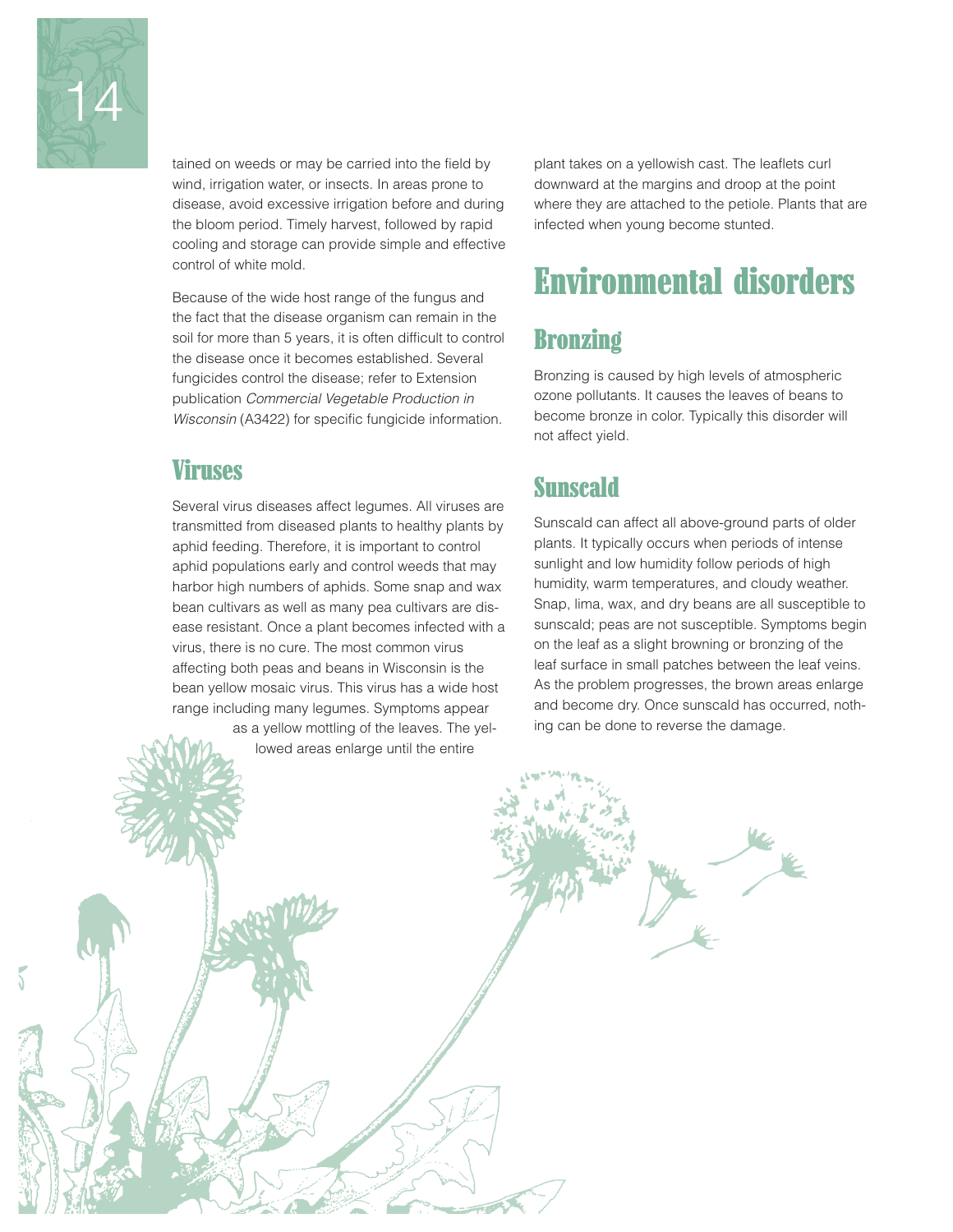# Weed management

Weed management in legumes is essential for plants to produce maximum yields. Weeds compete with crop plants for sunlight, water, nutrients, and space. Before planting, reduce perennial weed populations by smothering with a cover crop (such as buckwheat), by solarization with black plastic, by hand removal, or by using herbicide sprays. Cultivate or hoe regularly to control annual weeds.

Beans quickly form a complete canopy. Once the crop canopy shades the soil surface, weed seeds will not receive adequate sunlight to germinate. Shortly after pea emergence, the fields can be mechanically cultivated to destroy seedling weeds. An early cultivation to destroy germinating weed seedlings will reduce populations of weeds below an economic threshold. Extension publication Commercial Vegetable Production in Wisconsin (A3422) lists specific herbicide recommendations.

# Additional reading

### **Culture**

Direct Marketing of Farm Produce and Home Goods—Direct Marketing Alternatives and Strategies for Beginning and Established Producers (A3602). John Cottingham, James Hovland, et al. 1994. University of Wisconsin-Extension.

Growing For Market Newsletter. Fairplain Publications, P.O. Box 3747, Lawrence, Kansas 66046. A monthly newsletter with practical articles on all aspects of small-scale fresh market farming,

Harvesting Vegetables from the Home Garden (A2727). H.C. Harrison. 1996. University of Wisconsin-Extension.

Knotts Handbook for Vegetable Growers, Fourth Edition. Donald N. Maynard and George J. Hochmuth. 1997. Wiley.

The New Organic Grower. Second Edition. . Eliot Coleman. 1995. Chelsea Green Publishing.

The New Seed Starters Handbook. Nancy Bubel. 1988. Rodale Press.

Soil Test Recommendations for Field, Vegetable, and Fruit Crops (A2809). K.A. Kelling, L.G. Bundy, S.M. Combs, and J.B. Peters. 1998. University of Wisconsin-Extension.

Storing Vegetables at Home (A1135). H.C. Harrison. 1996. University of Wisconsin-Extension.

Rodales All New Encyclopedia of Organic Gardening. Edited by Fern Marshall Bradley and Barbara W. Ellis.1992. Rodale Press.

World Vegetables: Principles, Production, and Nutritive Values. Second Edition. Vincent E. Rubatzky and Mas Yamaguchi. 1997. Chapman and Hall.

### Pests

Biological Control of Insects and Mites: An introduction to Beneficial Natural Enemies and Their Use in Pest Management (NCR481). Daniel L. Mahr and Nino M. Ridgway. 1993. University of Wisconsin-Extension

Commercial Vegetable Production in Wisconsin (A3422). L.K. Binning, C.M. Boerboom, et al. Updated annually. University of Wisconsin-Extension.

Disease-Resistant Vegetables for the Home Garden (A3110). D.E. Brown-Rytlewski, M.F. Heimann, et al. Updated annually. University of Wisconsin-Extension.

Identifying Diseases of Vegetables. A. A. MacNab, A. F. Sherf, and J.K. Springer. 1983. Pennsylvania State University College of Agriculture.

Pests of the Garden and Small Farm: A Grower's Guide to Using Less Pesticide. Mary Louise Flint. 1990. University of California, publication #3332.

Rodale's Color Handbook of Garden Insects. Anna Carr. 1979. Rodale Press.

Vegetable Insect Management with Emphasis on the Midwest. Rick Foster and Brian Flood, editors. 1995. Meister Publishing Company.

Weeds of the North Central States. North Central Regional Research Publication No. 281. 1981. University of Illinois at Urbana-Champaign, College of Agriculture.